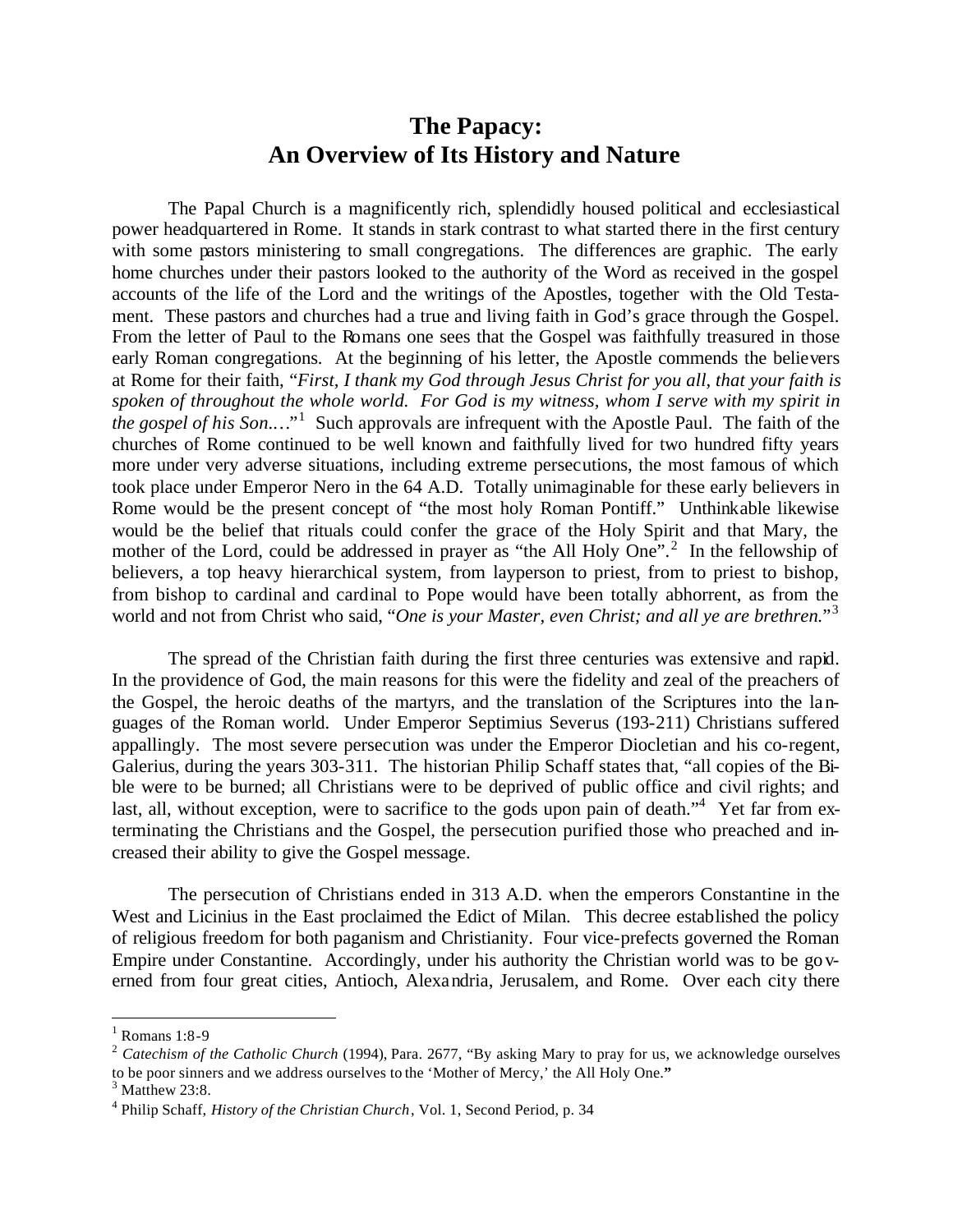was set a Patriarch, who governed all the elders of his domain. (This was later to be a called a diocese.) The mind of and purpose of Constantine was that the Christian churches were to be organized in a fashion similar to the government of the Empire.

The respect enjoyed by the various Christian elders was usually in proportion to the status of the city in which they resided. Since Rome was the most powerful and prestigious city in the world at the time, it stood to unbiblical reason that the most prominent and influential bishop should be the Bishop of Rome. Gradually the honor and respect given to the Bishop of Rome grew, and these bishops in turn desired this adulation from bishops of other cities. The church was in such decline that with the passing of third and fourth centuries the bishops of Rome began to demand recognition for the exalted position they now considered their possession.

## **Gradual rise of papal Rome**

In the fourth and fifth centuries as the true Gospel was watered down, its place was taken by ritualism and ceremony. The true worship of God and the inner conviction of the Holy Spirit gave way to formal rites and idolatry. Pagan practices were also introduced, white washed with an external form of Christianity.<sup>5</sup> From the beginning, the Gospel produced an internal unity among the believers, but with the substitution of ritualism for the Gospel came the insistence on an external, visible unity for the church. As the historian D'Aubigne relates,

"Various circumstances early contributed to originate and develop the idea of the necessity of an external unity. Men accustomed to the ties and political forms of an earthly country transferred some of their views and customs to the spiritual and eternal kingdom of Jesus Christ….The semblance of an identical and external organization was gradually substituted for the internal and spiritual unity which forms the essence of genuine religion. The precious perfume of faith was left out, and then men prostrated themselves before the empty vase which had contained it. The faith of the heart no longer uniting the members of the Church, another tie was sought, and they were united by means of bishops, archbishops, popes, mitres, ceremonies, and canons. The living Church having gradually retired into the hidden sanctuary of some solitary souls, the external Church was put in its place, and declared to be, with all its forms, of Divine institution….It was maintained that it [salvation] was transmitted

 $\overline{a}$  $<sup>5</sup>$  The history of the Vaudois, the Albigenses, the Waldenses, the Paulicians, and others shows that it is the Church of</sup> Rome that removed herself from the biblical faith. The history of the Papacy is the history of this removal and the profound effects thereof throughout the centuries from its genesis to the present. Nevertheless, the Lord has maintained a true witness to the Gospel throughout the centuries. See particularly George Stanley Faber, *The History of the Ancient Vallenses and Albigenses* (Fleet Street, London: Seeley & Burnside, 1838) Reprinted by Church History Research & Archives (CHRAA) (P O Box 38, Dayton, OH: 1990); also Peter Allix, *The Ecclesiastical History of the Ancient Church of Piedmont and of the Albigenses* (Oxford at the Clarendon Press, 1821) Reprinted by CHRAA. 1989; Jean Paul Perrin, *History of the Old Waldenses Anterior to the Reformation*, 1618 (Reprint by CHRAA, 1991); J. A. Wylie, *The History of Protestantism*, originally published in 1878 (Kilkeel, N. Ireland: Mourne Missionary Trust, 1985), re -published in four volumes by Hartland Publications, Rapidan, VA, 2002); J. H. Merle D'Aubigne, *History of the Reformation in the Sixteenth Century,* A New Translation (New York: John B. Alden, Publisher, 1883); Sir Samuel Morland, *The History of the Evangelical Churches of the Valleys of Piemont*, 2 vols.(London: 1658) Reprinted by The Baptist Standard Bearer, Inc., #1 Iron Oaks Drive, Paris, AR 72855, ISBN 1-5557978-541-7. See also Appendix excerpt from E. H Broadbent's *The Pilgrim Church.* Yet Vatican Council II Document No. 32 on Ecumenism holds to the old Roman Catholic view that it is the Evangelicals who first separated from Rome—in spite of the persistent clear historical facts to the contrary.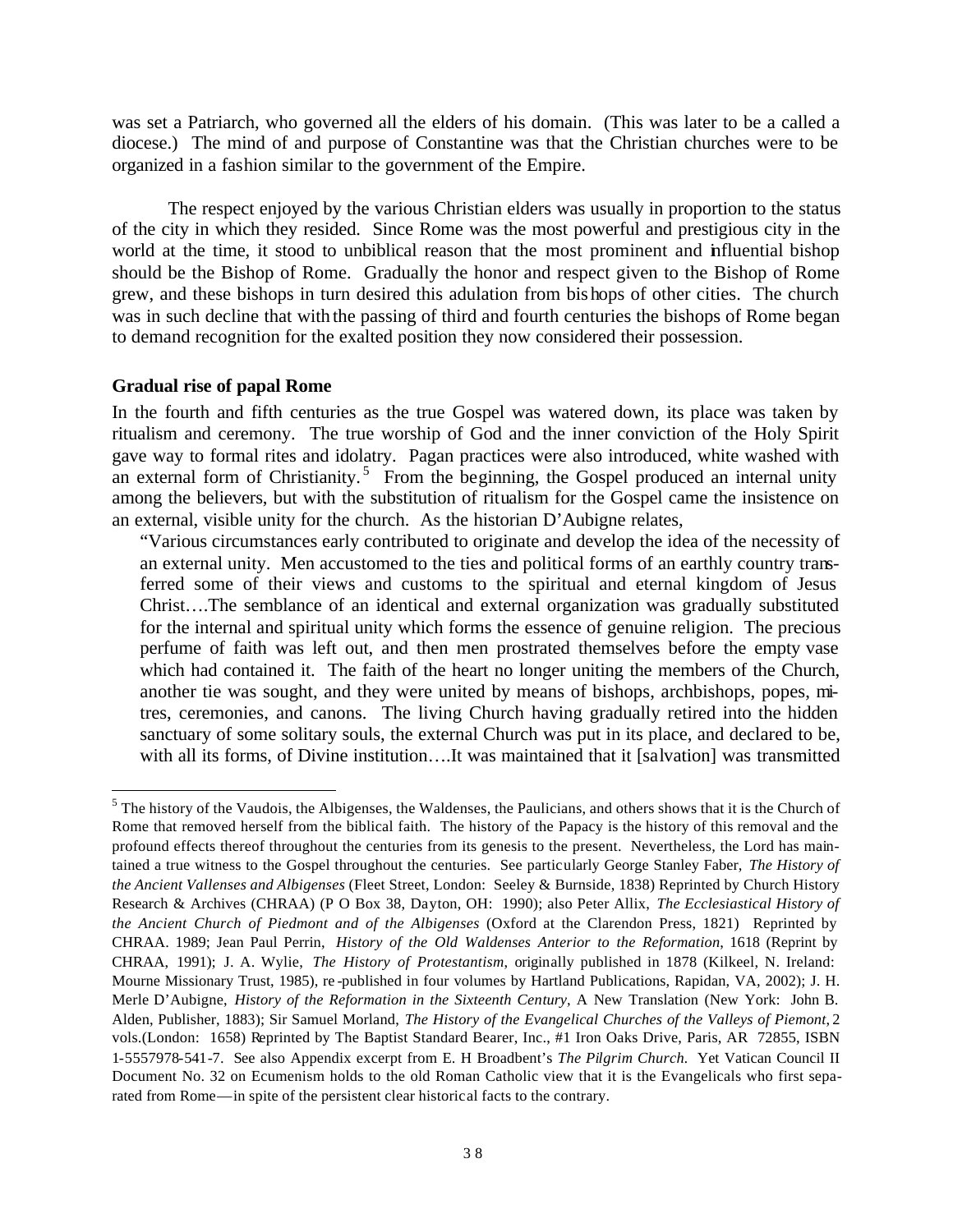by means of the forms which had been devised, and that no man could possess it if he did not receive it though this channel….As soon as the error as to the necessity of a visible unity of the Church was established, a new error was seen to arise—viz., that of the necessity of an external representative of this unity."<sup>6</sup>

The clergy-laity division of the church became the accepted base. This further devolved into a hierarchy of the ruling clergy. By the end of the fifth century, a sacrificing priesthood in which the priest presumed to mediate between God and men had replaced the early ministers of the Gospel who had taught the Scripture. The Church was no more the fe llowship of believers under Christ Jesus, united by the Gospel, true worship, and indwelling of the Holy Spirit, but rather an institution dominated by a hierarchy of bishops and elders.<sup>7</sup>

Simultaneously, from early to mid-fifth century, the city of Rome was beset first by Alaric the Goth, who captured it in 410 but did not stay to rule; Attila the Hun, who in 452 was persuaded by Leo, the then Bishop of Rome (440-461), to stop his advance and leave Italy altogether; and finally Genseric, leader of the Vandals, who captured the city, but was persuaded by Leo to spare the lives of Romans.<sup>8</sup> Leo's fame as Rome's protector grew enormously as a result.

The position of Imperial Roman emperor by now had become clearly vacant. A vacuum had been established because the Imperial leadership had left Rome and none of the barbaric leaders had tried to set himself up in that position. Leo, as the Bishop of Rome, saw the opportunity that lay in front of him,

"Leo began to feel that the time had come to materialize the claims of Augustine regarding the temporal millennial kingdom of Christ, and with his avowed vested powers of loosing and binding openly to declare his right to the vacant throne as the fitting seat of Christ's universal kingdom. In this way the Roman church pushed its way into the place of the Western empire, of which it is 'the actual continuation.' Thus the empire did not perish; it only changed its form. The pope became Caesar's successor. This was a long stride forward."<sup>9</sup>

## **Bishop of Rome becomes the Pope**

 $\overline{a}$ 

The removal of the seat of the Empire from Rome to Constantinople in 330 A.D. enhanced marvelously the Bishop of Rome's power. The ecclesiastical contest which had been going on for some time between Antioch, Alexandria, Jerusalem, and Rome as to which was the greatest was now for most part confined to the dioceses of Rome and the new contender, Constantinople.

The barbarian invasions of the Western Roman Empire helped immeasurably to build the whole structure of papal Rome. The ten barbarian kingdoms that were a serious threat were the Alamanni, Franks, Visigoths, Burgundians, Suevi, Anglo-Saxons, Lombards, Heruli, Vandals, and the Ostrogoths.<sup>10</sup> The Emperor of Rome now lived in Constantinople; yet his armies up-

<sup>6</sup> J. H. Merle D'Aubigne, *History of the Reformation in the Sixteenth Century,* A New Translation (New York: John B. Alden, Publisher, 1888) Vol. I, p. 3.

<sup>7</sup> J. A. Wylie, *The History of Protestantism*, originally published in 1878 (Kilkeel, N. Ireland: Mourne Missionary Trust, 1985) Vol. I, Book I, pp. 3-14. See also D'Aubigne, Book I, pp.1-34.

<sup>8</sup> LeRoy Edwin Froom, *The Prophetic Faith of Our Fathers: The Historical Development of Prophetic Interpretation* (Washington, DC: Review and Herald Publishing Assn., 1950) Vol. I, p. 498.  $9$  Ibid.

 $10$  The first seven are now known as Germany, France, Spain, Switzerland, Portugal, England, and Italy respectively.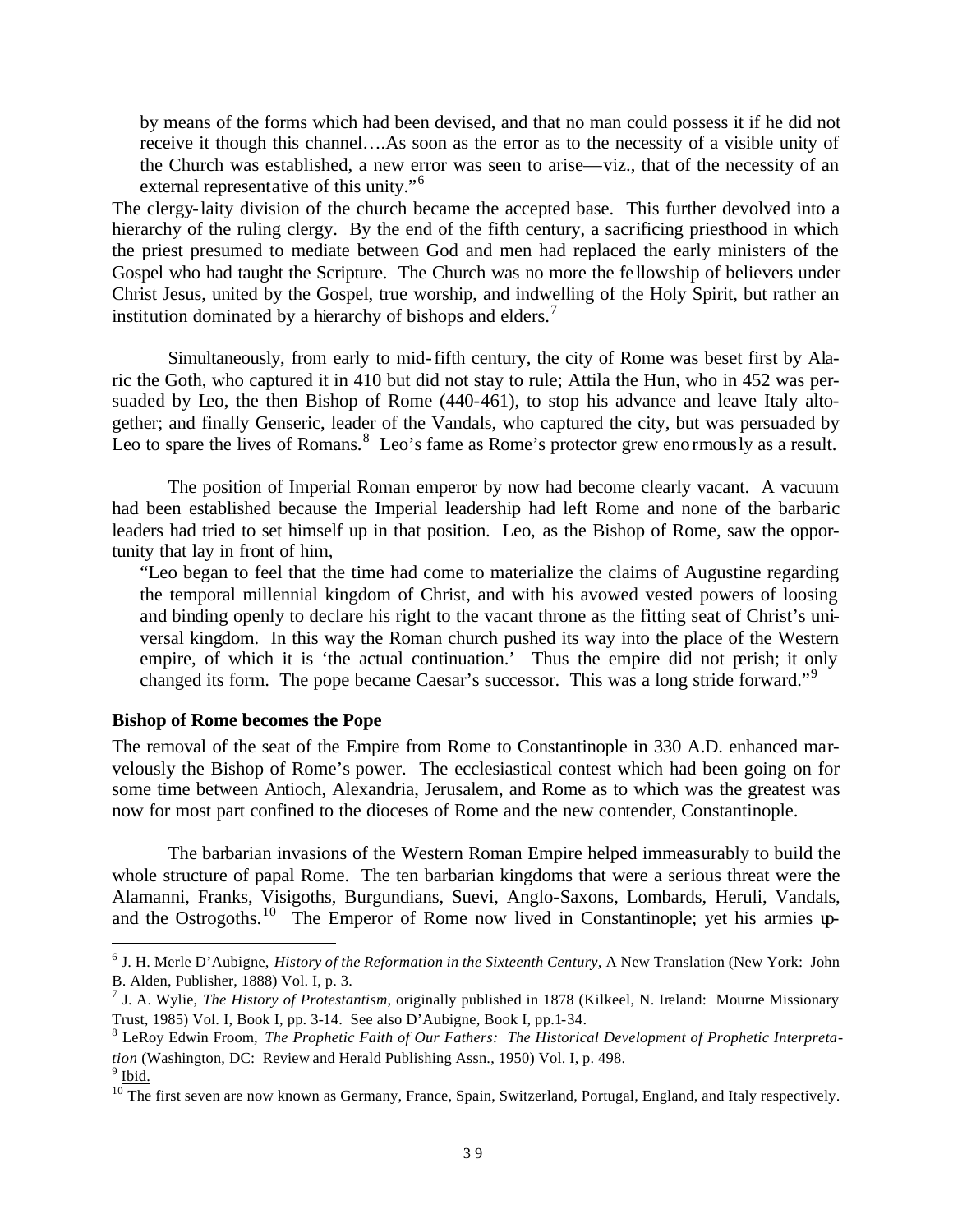rooted and destroyed the Vandals and the Heruli, while simultaneously contending with the Ostrogoths, who continued their siege of Rome.

Clovis, King of the Franks, was the first of the barbarian princes to accept the faith proposed by the Church of Rome. In fulfillment of a vow that he had made on the battlefield when he defeated the Allemanni, Clovis was baptized in 496 A. D. in the Cathedral of Rheims. The Bishop of Rome gave him the title of "the eldest son of the Church." In the sixth century, the Burgundians of Southern Gaul, the Visigoths of Spain, the Suevi of Portugal, and the Anglo-Saxons of Britain all followed suit in joining themselves to the religion of the Bishop of Rome. These barbaric kings and their peoples accepted easily the faith of Rome, which because it lacked the Gospel, was not very different in form and substance from their own pagan worship. All of these conversions advanced the power of the Roman Bishop. Then, too, these barbaric nations more easily accepted the religion of Rome because this city had traditionally been the seat of authority of the Caesars as masters of the world. The bishops of Rome now played their role as rightful heirs to the Caesars. The city that had been the seat of power for the Empire became the place for the Bishop to exercise his authority. More and more nations accepted his position.

Emperor Justinian I (527-565) was the one, more than anyone else, to establish the supremacy of the Bishop of Rome. He did it in a formal and legal manner by bringing purely ecclesiastical edicts and regulations under the control of civil law. Froom summarized,

"[One of Justinian's] great achievement[s] was the regulation of ecclesiastical and theological matters, crowned by the imperial Decretal Letter seating the bishop of Rome in the church as the 'Head of all the holy churches,' thus laying the legal foundation for papal ecclesiastical supremacy."<sup>11</sup>

Justinian's official civil codex of law was to be enforced civilly throughout the Roman Empire, although that did not come about immediately.

"'Hence, in accordance with the provisions of these Councils, we order that the Most Holy Pope of ancient Rome shall hold the first rank of all the Pontiffs, but the Most Blessed Archbishop of Constantinople, or New Rome, shall occupy the second place after the Holy Apostolic See of ancient Rome, which shall take precedence over all other sees.'…Thus the supremacy of the Pope over all Christians received the fullest sanction that could be given by the secular master of the Roman world. From this time, then, is to be dated the secular acknowledgment of the Papacy's claims to ecclesiastical primacy, which became effective generally in 538, by the freeing of Rome from the Ostrogothic siege."  $12$ 

Justinian's decree did not create the office of the Pope but rather set the legal foundation for advancement in ruling power by the bishops of Rome. The Emperor had his purposes,

"Justinian improved the advantage afforded by his reconquest of Italy to achieve his design of *a universal conformity in religious matters* that would exclude heresy and schism, as well as strengthen his own authority over the Western kingdoms. His object was to secure a unity of the church which should embrace both East and West. He considered that there was no surer way of reducing them all to one religion than by the advancement of the authority of

 $11$  Froom, Vol. I, p. 507.

 $12$  Novella 131 of Justinian, 9th collection, title 6, chap. 2 (numbered title 14, chap. 2 in Scott's tr. here quoted) in Froom, Vol. I, p. 513, including Froom's comment.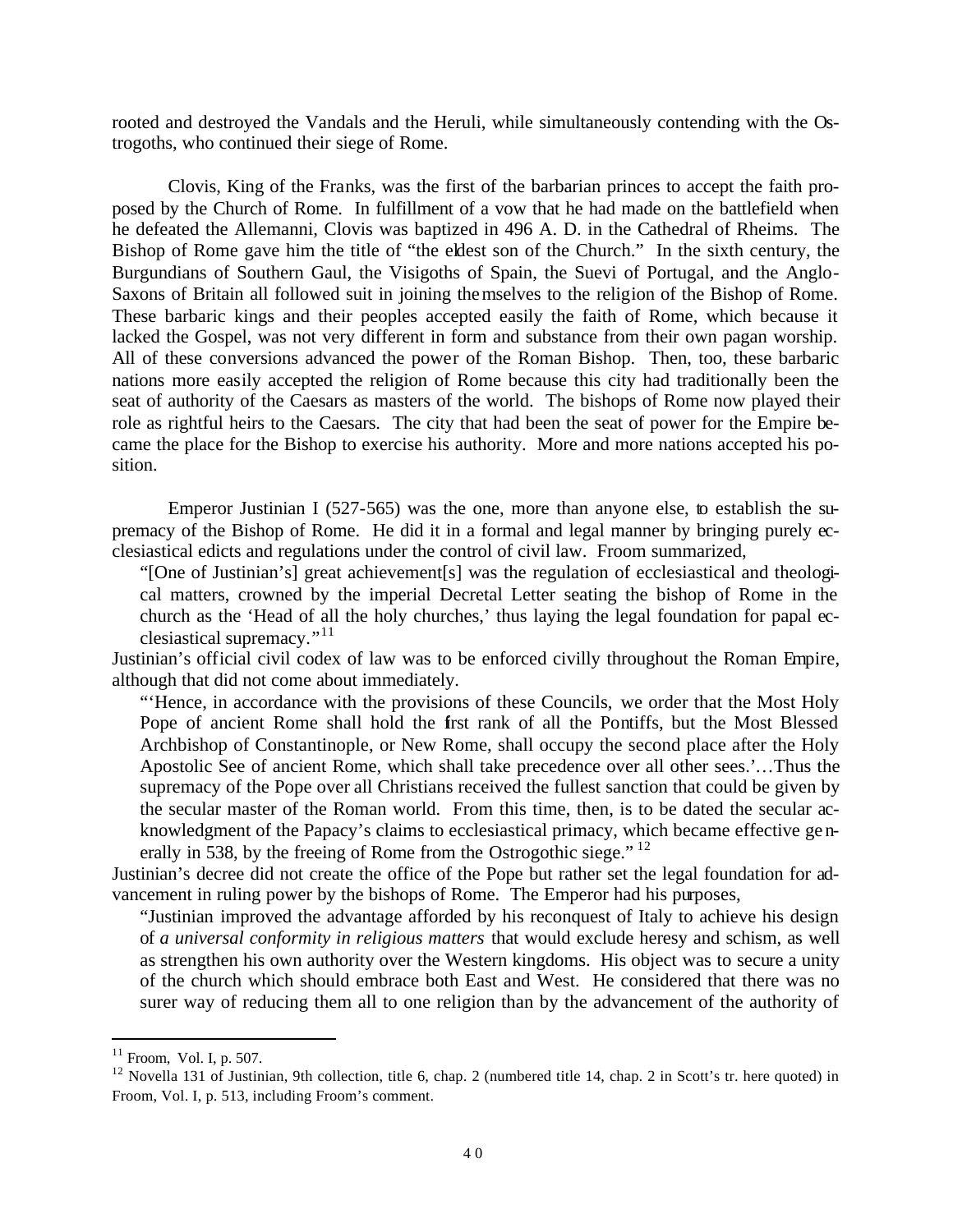ecclesiastical Rome, and by acknowledgment of the head of that church as the promoter of unity among them, whose business it should be to overawe the conscience of man with the anathemas of the church, and to enforce the execution of heavy penalties of the law. From about 539, the sovereign pontiff and the patriarchs began to have a corps of officers to enforce their decrees, as civil penalties began to be inflicted by their own tribunals.<sup> $13$ </sup>

Thus to allay the demise of the Imperial Empire, ecclestiacal unity was to be imposed by coercion if necessary, not the first time nor yet the last that religion would be used to buttress political positions. As proclaimed head of the Empire's church, the job fell to the Bishop of Rome. The title of "Pope" began to fit the one who sat as "Bishop of Rome", who now was free to use the civil sword of coercion given him by Justinian's decree. Formerly, ecclesiastical unity came by the moral persuasion of the Gospel and the Scripture alone to save individuals who then would be salt and light to their civil societies. But such unbiblical ideas and methods as the Bishops of Rome had so willingly sought after and received could hardly produce something other than worldly corruption. It is no surprise then that soon the Bishop of Rome desired to reign like a king with worldly pomp and worldly power. The very thing that the Lord had warned against was now transpiring. "*And he said unto them, the kings of the Gentiles exercise lordship over them…but ye shall not be so.…*" 14

The Empire continued to crumble. The Emperor Phocas reigned in Constantinople from 602 to 610 A.D. Boniface III, who became Pope in 607, had known him previously, for Boniface had been a legate to the Emperor Phocas before becoming pope. Boniface showed great skill in obtaining further official recognition from the Emperor.

"He [Boniface] sought and obtained a decree from Phocas which restated that 'the See of Blessed Peter the Apostle should be the head of all the Churches'. This ensured that the title of 'Universal Bishop' belonged exclusively to the Bishop of Rome, and effectively ended the attempt by Cyriacus, Bishop of Constantinople, to establish himself as 'Universal Bishop'". 15

Pope Boniface III shrewdly took hold of two measures to secure papal hegemony in the ecclesiastical domain of the failing empire. First, he made excellent use of the conjecture that Peter was the First Bishop in Rome.<sup>16</sup> Second, his acquisition of the title of "Universal Bishop", granted to him by Emperor Phocas, accorded him dominion and power to reign in ecclesiastical supremacy from the central city of Rome to the utmost reaches of the Empire. This twofold stratagem has continued throughout history.

 $13$  Froom, Vol. I, p. 509. Italic is in the original.

 $14$  Luke 22:25-26

<sup>&</sup>lt;sup>15</sup> http://encyclopedia.thefreedictionary.com/Pope%20Boniface%20III 5/29/04 "[Emperor] Justinian...The recognition of the Roman see as the highest ecclesiastical authority (compare *Novellae*, cxxxi.) remained the cornerstone of his policy in relation to the West, although he thus grievously offended those of the East, and though he felt himself entirely free to show a despotic front toward the popes (witness his behavior toward Silverius and Vigilius)" http://encyclopedia.thefreedictionary.com/Justinian 5/29/04

<sup>&</sup>lt;sup>16</sup> The Scripture is utterly silent about the Apostle Peter going to Rome. The notion remains purely a conjecture. Nevertheless, according to Froom, "Innocent I (d. 417) had maintained that Christ had (a) delegated supreme power to Peter and (b) made him bishop of Rome, and that as Peter's successor he was entitled to exercise Peter's power and prerogatives…" The same was claimed by the legate of Pope Celestine at the Council of Ephesus in 431, which was allowed to stand unchallenged. Vol. I, p. 499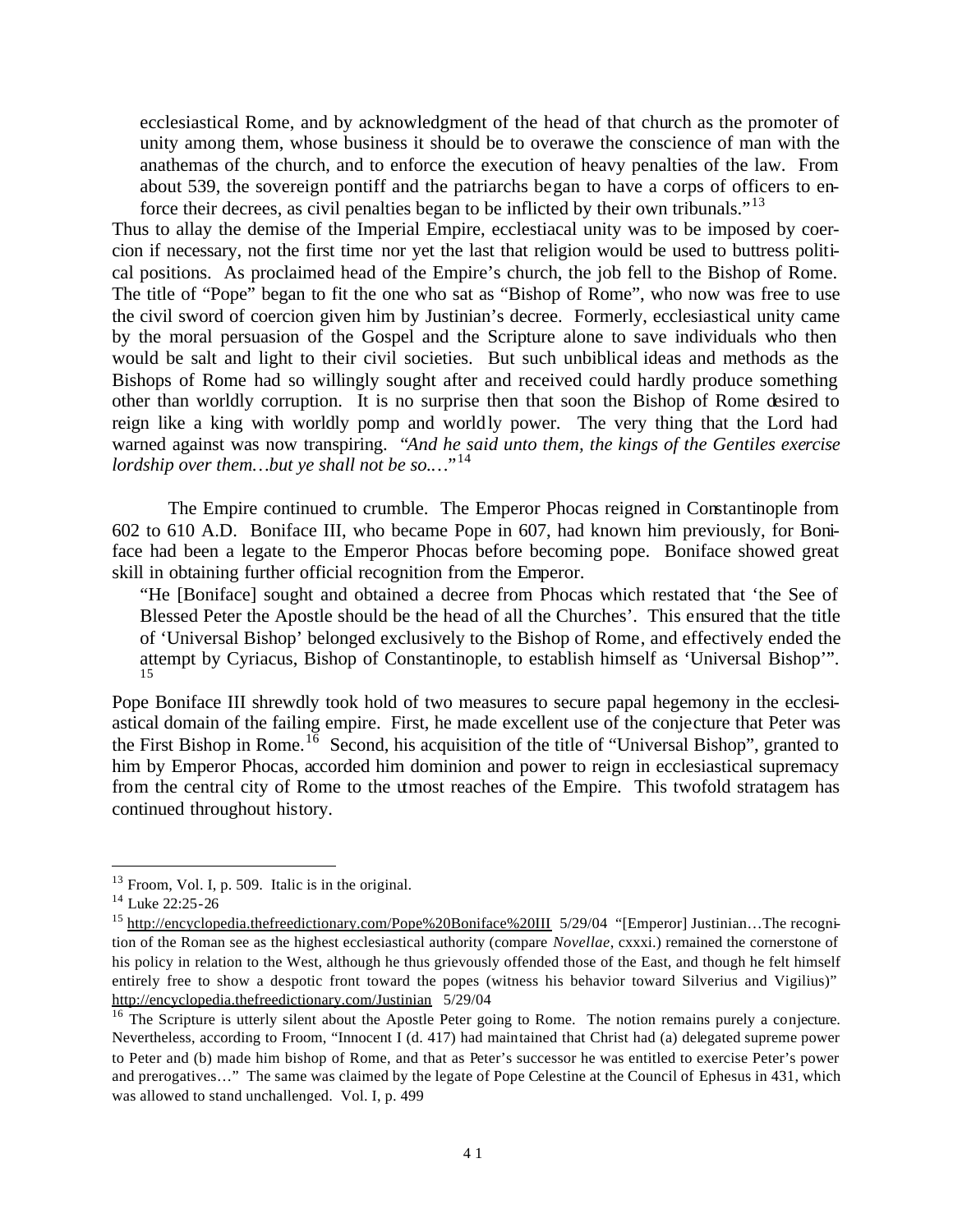#### **Fraudulent documents and the rise of the Papacy as a temporal power**

It was not until the middle of the eighth century that the outlandish claim was made that the Emperor Constantine had transferred his power, authority, and palace to the Bishop of Rome. The fraudulent "Donation of Constantine" was purported to be the legal document in which the Emperor Constantine bestowed on Sylvester, the Bishop of Rome (314-335), much of his property and invested him with great spiritual power. The enormity and grandeur of the bequest allegedly given by Constantine to Sylvester in the spurious document is seen the following quotation from the manuscript,

"We attribute to the See of Peter all the dignity, all the glory, all the authority of the imperial power. Furthermore, we give to Sylvester and to his successors our palace of the Lateran, which is incontestably the finest palace on the earth; we give him our crown, our miter, our diadem, and all our imperial vestments; we transfer to him the imperial dignity. We bestow on the holy Pontiff in free gift the city of Rome, and all the western cities of Italy. To cede precedence to him, we divest ourselves of our authority over all those provinces, and we withdraw from Rome, transferring the seat of our empire to Byzantium; inasmuch as it is not proper that an earthly emperor should preserve the least authority, where God hath established the head of his religion."<sup>17</sup>

The "Donation of Constantine" was most likely forged a little before 754 A.D. Of it, the historian Wylie says, "In it Constantine is made to speak in the Latin of the eighth century, and to address Bishop Sylvester as 'Prince of the Apostles, Vicar of Christ'. During more than 600 years Rome impressively cited this deed of gift, inserted it in her codes, permitted none to question its genuineness, and burned those who refused to believe in it. The first dawn of light in the sixteenth century sufficed to discover the cheat."<sup>18</sup>

It was also in the eighth century that civil power came within the grasp of the Papacy. The kings of Lombardy, once barbarian and now believers in the Arian heresy, were intent on the conquest of all Italy, threatening even Rome itself. At the same time, the Muslims had overrun Africa, conquered some of Spain, and were also endangering Rome. Pope Stephen II looked to France for help. He called on Pepin the Short. Pepin, the son of Charles Martel (Charles the Hammer) and the father of Charlemagne, was the chief steward of the king's lands and army. Pepin had just usurped the throne from Childeric and needed approval for his new position. He therefore crossed the Alps with an army and was able to defeat the Lombards. The conquered towns he conceded to the Pope for his possession. Thus in 755 A.D. Pepin the Short made material the temporal power of the popes, and achieved papal approval for himself.<sup>19</sup>

<sup>&</sup>lt;sup>17</sup> Quoted from copy of the document in Pope Leo's letter in Hardouin's Collection, Epistola I., Leonis Papoe IX; *Acta Conciliorumet Epistoloe Decretales*, tom. 6, pp. 934; Parisiis, 1714. The English reader will find a copy of the pretended original document in full in *Historical Essay on the Power of the Popes*, Vol. II, Appendix, Tr. from French, London, 1838 in Wylie, Vol. I, Book First, Ch. 3, p.11.

<sup>&</sup>lt;sup>18</sup> Wylie, Vol. I, Book First, Ch. 3, p. 11. See also reknown Roman Catholic historian Ignaz Von Döllinger [Janus, pseud.], *The Pope and the Council*, Auth. Tr. from German, 2nd ed. (London: Rivingtons, 1869) §7 "Forgeries", pp. 94-142.

<sup>19</sup> Wylie points out, "The Pope was nominally subject to the Emperor, but in many vital points, the *first* was *last*…The popes had not yet advanced a direct and formal claim to dispose of crowns and kingdoms, but the germ of such a claim was contained, *first*, in the acts which they now performed. They had already taken it upon them to sanction the transference of the crown of France from the Merovingian [Childeric] to the Carlovingian [Pepin the Short] family. And on what principle had they done so?…The principle on which he [the Pope] proceeded was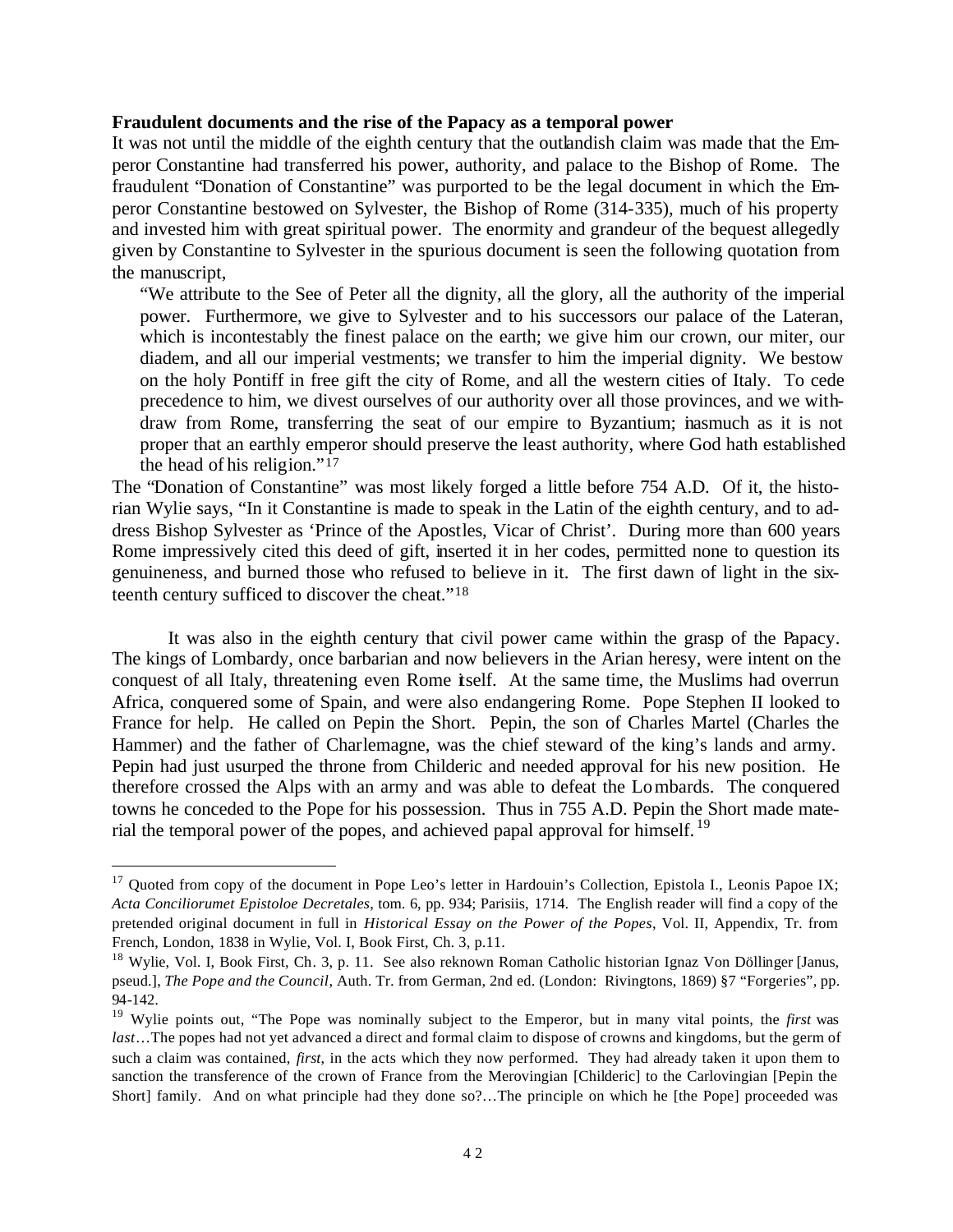Charlemagne, Pepin's son, continued to strengthen the temporal power of the Pope. The Lombards were again about to besiege Rome. The Pope again looked to France for help and this time to Charlemagne, who answered the call and defeated the Lombards. He confirmed and enlarged cities and lands given by his father, Pepin, to the Church of Rome. Later, on Christmas Eve 800, Charlemagne, as master of nearly all the Romano-Germanic nations, knelt before Pope Leo III. The Pope placed on his head the crown of the Western Empire. This act exhibited the Pope's growing power. In 538 the Emperor Justinian had given the Bishop of Rome the title of Pontifex Maximus. Two hundred sixty-two years later, it was the Pope who was crowning an emperor. $20$ 

The fraudulent "Donation of Constantine", less than fifty years old, was already proving to be one of a number of very useful tools.<sup>21</sup> Pope Nicholas I in 865 drew from this and other forgeries a way to demand submission from bishops and princes and to amass tremendous riches to the Papacy. The arrogance of the popes grew from this time onward, as did their treasury. Popes became intoxicated with their own pride, some in their teens and twenties, losing their senses in nefarious practices. Infamous women of history, Theodora and Marozia, for many years governed the papal throne. As they desired they installed and deposed their lovers, sons, and grandsons as so-called masters of the Church. That unholy See, which pretended to rise above the majesty of kings and princes, descended into dregs of sin. For two centuries, the papacy was one wild arena of bedlam as the most powerful families of Italy disputed and fought over it like a possession. As Wylie recounts,

plainly this—that in virtue of his spiritual character he was superior to earthly dignities, and had been vested in the power of controlling and disposing of such dignities….It was the usual manner of the Papacy to perform acts which, as they appeared to contain no principles hostile to the rights of society or the prerogatives of princes, were permitted to pass unchallenged at the time; but the Popes took care afterwards to improve them, by founding upon them the most extravagant and ambitious claims…." J. A. Wylie, *The Papacy*: *Its History, Dogmas, Genius, and Prospects*, (Edinburgh: Andrew Elliot, 1888) pp. 59-60.

<sup>&</sup>lt;sup>20</sup> *Ibid.*, Wylie states, "The principle on which the whole system of the popes was founded virtually implied their supremacy over kings as well as over priests. They claimed to be the successors of Peter and the vicars of Christ….If their claim was a just one—if they were indeed the vicars of Christ and the vicegerents of God, as they affirmed—there were plainly no bounds to their authority, either in temporal or spiritual matters….According to their theory, there was strictly but one ruler on earth—the Pope….The pontiffs judged it premature to startle the world as yet by undisguised and open avowal of this claim: they accounted it sufficient, meanwhile, to embody its fundamental principles in the decrees of councils and in the pontifical acts, and allow them to lie dormant there, in hope that a better age would arrive, when it would be possible to avow in plain terms and enforce by direct acts, a claim wh ich they had put forth only inferentially as yet." Wylie goes on to observe, "Hitherto the pontiff had been raised to his dignity by the suffrages of the bishops, accompanied by the acclamation of the Roman people and the ratification of the emperor. For till the imperial consent had been signified, the newly-elected pontiff could not be legally consecrated….When the Carlovingian line was decimated of strength, the Papacy shrewdly traded off their support to Charles the Bald in return for a grand purse and the surrender of all rights of the Emperor to interfere with the election to the pontifical throne. The trade off was quickly put into force. From mid tenth century on, the pontiffs ascended the pontifical throne without interference."

<sup>&</sup>lt;sup>21</sup> "In 774, Charlemagne confirmed the donation of his father, Pepin the Short; moreover, to give the papal claim to temporal power greater antiquity, the so-called Donation of Constantine to Pope Sylvester I was forged. On its basis later popes also claimed suzerainty over Naples, Sicily, and Sardinia." www.infoplease.com/ce6/history/A0860226.html 6/1/04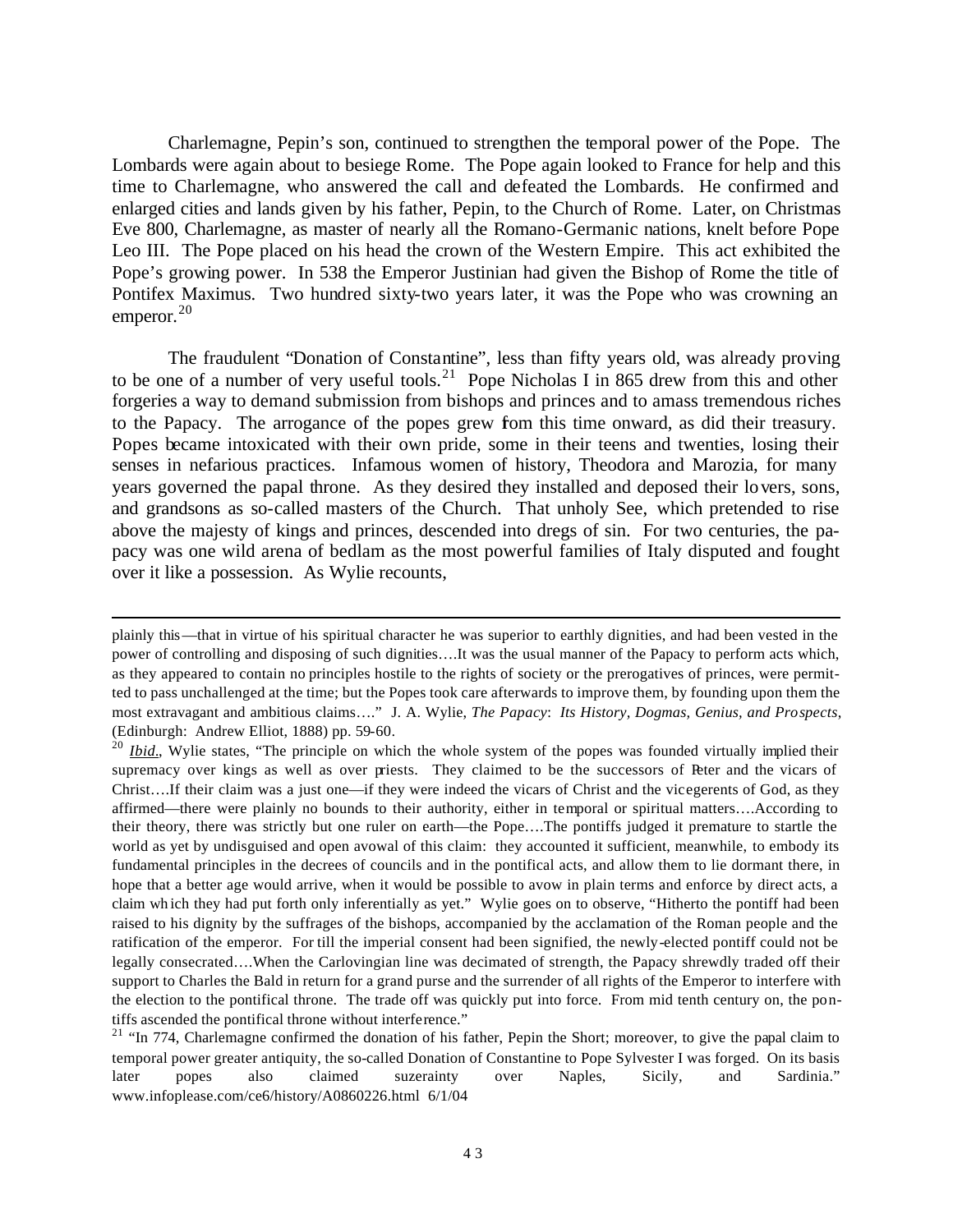"The candidate who was rich enough to offer the largest bribe, or powerful enough to appear with an army at the gates of Rome, was invariably crowned emperor in the Vatican....The popes did not trouble the world with any formal statement of their principles on the head of the supremacy; they were content to embody them in acts. They were wise enough to know that the speediest way of getting the world to acknowledge theoretic truth is to familiarize it with its practical applications—to ask approval of it, not as a theory, but as a fact. Thus the popes, by a bold course of dexterous management, and of audacious but successful aggression, laboured to weave the doctrine of the supremacy into the general policy of Europe. $\cdot$ <sup>22</sup>

## **Lusts of the mind followed by murder and torture**

The year 1073 was a turning point from the centuries of gross immorality. Rigorous discipline now became the norm of the Papacy. Reaching above the lusts of the flesh, the lusts of papal minds continued to clutch at total dominion, both ecclesiastical and civil. By this time, the line of Charlemagne had grown too weak to keep papal ambitions in check, and the Pope Gregory VII (also known as Hildebrand) was ambitious beyond all who had preceded him. He was convinced that the reign of the Pope was in fact the reign of God on earth and determined to subject materially all authority and power, both spiritual and temporal, to the "chair of Peter". It was Gregory VII who envisioned what was to become the vast structure of the Papacy. His goal was to be the supreme ruler and judge of all leaders both Church and state. Wylie summarizes,

"Gregory rekindled, with all the ardour and vehemence characteristic of the man, the war between the throne and the mitre. The object at which Gregory VII aimed was twofold: 1. To render the election to the pontifical chair independent of the emperors; and, 2. To resume the empire as a fief of the Church, and to establish his dominion over the kings and kingdoms of the earth. His first step towards the accomplishment of these vast designs was…to enact clerical celibacy. His second was to forbid all ecclesiastics to receive investiture at the hands of the secular power."<sup>23</sup>

Gregory VII advocated the notion that the Pope is Christ's Vicar. This supremacy, which he claimed by divine right, demanded sure dominion over both emperors and kings.

"The overthrow of the empire contributed most materially towards the elevation of the Bishop of Rome; for, *first,* it took the Caesars out of the way…*Second,* it compelled the bishops of Rome, now deprived of the imperial influence which had hitherto helped them so mightily in their struggles for pre-eminence, to fall back on another element…which consititutes the very essence of the papacy, and on which is founded the whole complex fabric of the spiritual and temporal domination of the popes…[the idea that] the Bishop of Rome is the successor of Peter, the prince of the Apostles, and in virtue of being so, is Christ's Vicar on earth." $^{24}$ 

This idea had been circulating for some time. "The primacy had been promulgated by synodical decrees, ratified by imperial edicts; but the pontiffs perceived that what synods and emperors had given, synods and emperors might take away. The enactments of both, therefore, were discarded, and the *Divine right* was put in their room, as the only basis of power which neither lapse of years nor change of circumstances could overthrow. Rome was henceforward indestructi-

<sup>22</sup> Wylie, *The Papacy*, p. 63.

<sup>&</sup>lt;sup>23</sup> Wylie, *The Papacy*, Book I, Chapter IV, p. 74. http://www.wayoflife.org/papacy/01-04.htm#21 6/1/04

<sup>24</sup> *Ibid*.*,* pp. 33-34. Emphasis in the original.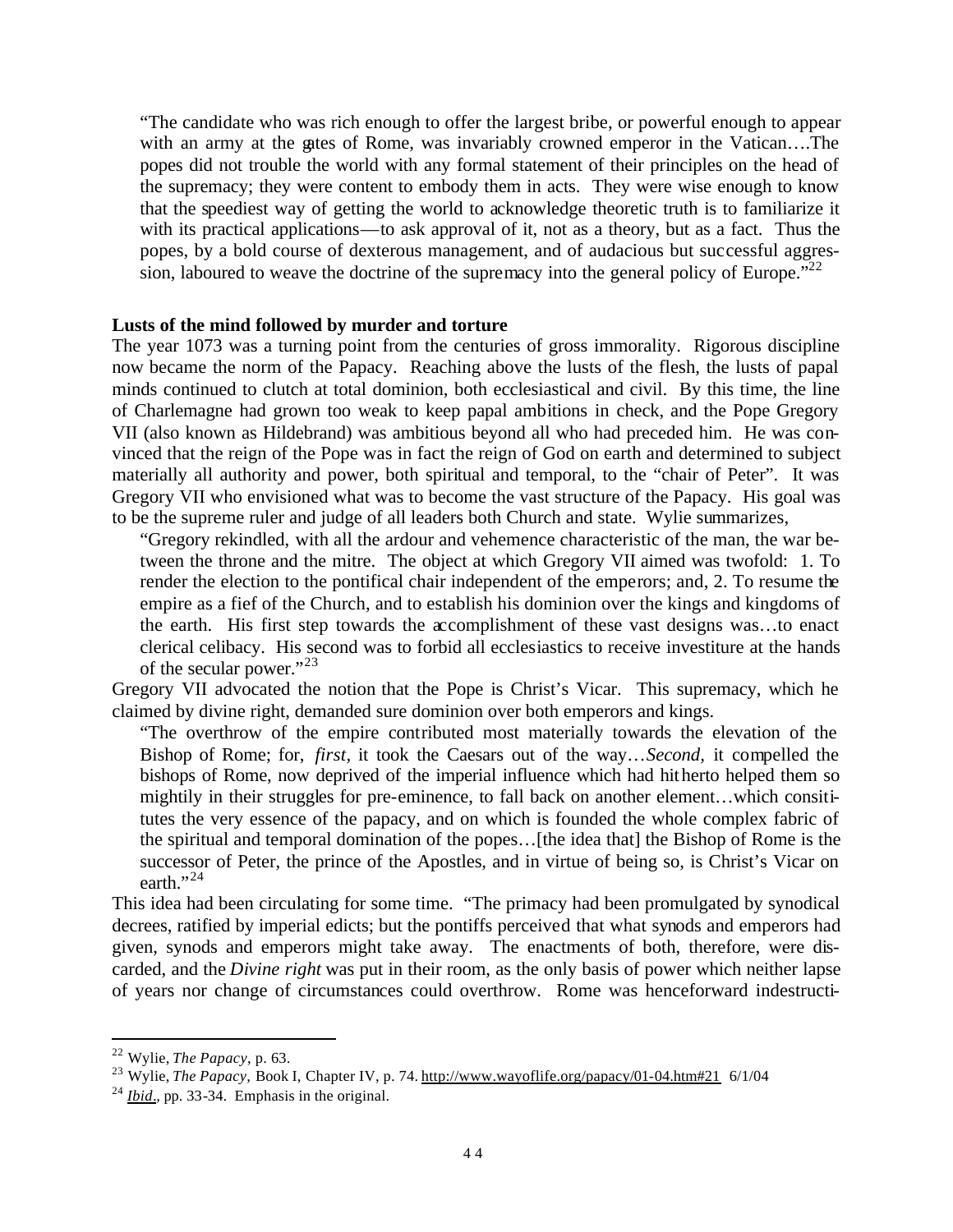ble."<sup>25</sup> The material supremacy of such a notion was not won in a day. But it was Gregory's astute grasp of the notion and his crushing ambition, coupled with the enormous wealth that the Roman Catholic Church by then possessed, that made its implementation possible. These shrewd enactments began to bear fruit even in Gregory's own rule from 1073-1085.

The pontiffs that followed him developed the structures he had established. They continued his projects and strove by deceit, by crusades, and by interdicts<sup>26</sup>, to place the world under papal political control. For two centuries from the time of Gregory VII's reign, the papacy increased in power and glory, always at the price of thousands of destroyed lives, many deposed kings and princes, numerous ruined cities, and countless homesteads and farms utterly wasted, all in the name of the religion of Rome.

Popes Innocent III (1198-1216) and Boniface VIII (1294-1303) put the final touches to papal triumph of spiritual and temporal power. Pope Innocent III proclaimed a crusade against the Albigenses<sup>27</sup> and offered to all who would engage in it the pardon of all sins to get to heaven without passing through purgatory. It was a war perpetrated with unimaginable cruelty. Whole villages and towns were indiscriminately butchered; thousands of others were burned alive at the stake, while others were subjected to the most hideous torture. The history of these horrendous deeds of cruelty and murder are established by numerous accounts.<sup>28</sup> Pope Boniface VIII "was stubborn, ambitious, intelligent, vain, and unscrupulous. He believed deeply that the pope was

<sup>25</sup> *Ibid*., p. 36. Emphasis in the original.

<sup>&</sup>lt;sup>26</sup> An interdict was a papal decree whereby citizens were released from their oaths of allegiance to their prince or king, who had been placed under interdict. If the people did not obey the decree, all religious services were stopped including infant baptism and services for the dead. Only the Gospel could break such an iron grip on the lives of men.

 $^{27}$  The Albigenses were a group of Christians, influential for their godly lives, who were condemned by the Church of Rome. George Stanley Faber, writing in 1838, provides an example of Papal work, "'According to the plan adopted by the Inquisitors of Languedoc, it was morally impossible for any of the accused Albigenses to escape [the charge of Manichèism]. By the twenty-second canon of the Council of Narbonne, which sat in the year 1244 for the purpose of aiding and abetting the recently-established Holy Office of Holy Dominic in its project of exterminating the reputed heretics of Southern France, Inquisitors…were forbidden to reveal the names of witnesses; by the twenty-fourth canon, it was enacted that the testimony of infamous persons, of criminals, and of those who confessed themselves to have been accomplices, should be received in the process of the Inquisition against the Albigenses; and by the twenty-sixth canon…it was decreed that he, who shall have been convicted by witnesses, or through any other proofs, shall henceforth be always reputed a heretic, even though he should deny the truth of the allegation. Hist. Gener. De Langued. Par un Benedictin. Livr. Xxv. §81. Vol iii p. 445' Deeply steeped in infamy as is the Pontifical Church, we can scarcely theorise a lower depth than this glaring and scandalous prostitution of justice. *One* benefit, however, may be said to result from it…No rational being can, by any conceivable possibility, believe a syllable of the tales of Manicheism related of the Albigenses, when those tales rest upon such a foundation as that which has been laid by the Council of Narbonne*.*" *The History of the Ancient Vallenses and Albigenses,* pp. 107-108. Emphasis in original.

<sup>28</sup> Jean Paul Perrin [a Waldensian pastor], *History of the Ancient Christians* (1618); Sir Samuel Morland, *The History of the Evangelical Churches of the Valleys of Piemont*, (1658); J. A. Wylie, *The History of Protestantism*  (1878); D'Aubigne, *History of the Great Reformation* (New York: Robt. Carter, 1842); Edward B. Elliot, *Horæ Apocalypticæ* (London, 1860); *Foxe's Book Of Martyrs* (Philadelphia: John C. Winston Company, 1926); John Knox, *The History of the Reformation of Religion within the Realm of Scotland*, orig. written between 1559 and 1571 (Edinburgh: The Banner of Truth Trust, 1898, 1982); Baron Thomas Babington Macaulay, *The History of England from the Ascension of James II* (New York: Harper & Bros., 1861); and els ewhere.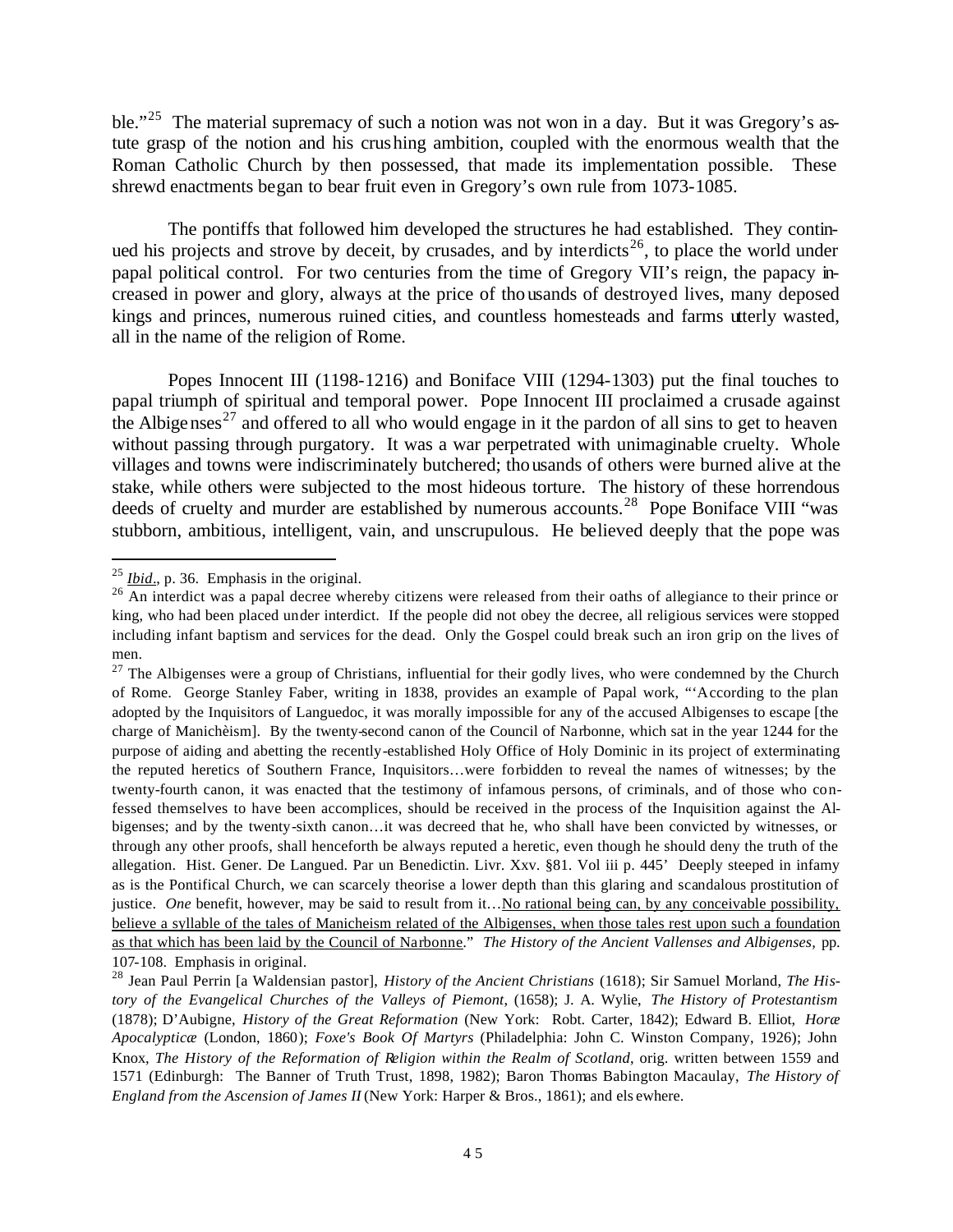literally the Vicar of Christ on Earth and that he held extraordinary powers. Anyone who opposed him opposed God and therefore must certainly be wicked."<sup>29</sup> He is most famous for a statement in his papal bull *Unum Sanctum*, "We declare, say, define, and proclaim to every human creature that they by necessity for salvation are entirely subject to the Roman Pontiff."30 Seventy-five popes, one after another, from Pope Innocent III to Pope Pius VII, approved of torture, murder, and burning at the stake, and the confiscation of the property of believers in the horrific centuries of the Inquisition. Many of those slain were true Bible believers.

# **More than 600 years of Papal Inquisition**

The Inquisition is a term that historically applies specifically to the time when the Popes of Rome took the initiative in attempting to stamp out by torture, imprisonment, and death what they called "heresy". Before the popes began to decree such torture and death, a type of persecution involving incarceration and confiscation of property was practiced at the parish level and at the diocesan level in the Roman Catholic Church. The prophecies of Scripture had predicted what indeed happened, "*and it was given unto him to*  make war with the saints, and to overcome them.<sup>31</sup> This text is fulfilled in the wars against the Waldenses, the Albigenses, and the other followers of the Lord at the time of the Papal persecutions. This prophecy is the same as what is found the book of Daniel, "*the same horn [that] made war with the saints, and prevailed against them.*" 32

During the Inquisition, "the most ghastly abomination of all was the system of torture. The accounts of its cold-blooded operations make one shudder at the capacity of human beings for cruelty. And it was decreed and regulated by the popes who claim to represent Christ on earth. In 1252 Pope Innocent IV solemnly authorized it. Confirmatory or regulatory decrees about it were issued by Alexander IV, Clement IV, Urban IV and Clement V. $^{33}$  The Papacy had become "drunken with the blood of the saints, and with the blood of the martyrs of Jesus."<sup>34</sup> No other kingdom or power has ever drunk so deeply of this blood as has Papal Rome. The facts are undeniable.

"From the birth of Popery in 600, to the present time, it is estimated by careful and credible historians, that more than FIFTY MILLION of the human family, have been slaughtered for the crime of heresy by popish persecutors, an average of more than forty thousand religious murders for every year of the existence of Popery." <sup>35</sup> The torture chambers of Inquisition, which lasted

<sup>&</sup>lt;sup>29</sup> http://history.boisestate.edu/westciv/babylon/04.htm 8/29/03

<sup>30</sup> Henry Denzinger, *The Sources of Catholic Dogma,* Tr. by Roy Deferrari from the Thirtieth Edition of *Enchiridion Symbolorum,* Revised by Karl Rahner, S. J. (St. Louis, MO: B. Herder Book Co., 1957), #469.

<sup>&</sup>lt;sup>31</sup> Revelation 13:7

<sup>32</sup> Daniel 7:21

<sup>33</sup> William Shaw Kerr, *A Handbook on the Papacy* (London: Marshall, Morgan & Scott Ltd., 1950) p. 239.

<sup>&</sup>lt;sup>34</sup> Revelation 17:6

<sup>&</sup>lt;sup>35</sup> "No computation can reach the numbers who have been put to death, in different ways, on account of their maintaining the profession of the Gospel, and opposing the corruption of the Church of Rome. A MILLION of poor Waldenses perished in France; NINE HUNDRED THOUSAND orthodox Christians were slain in less than thirty years after the institution of the order of the Jesuits. The Duke of Alva boasted of having put to death in the Netherlands, THIRTY-SIX THOUSAND by the hand of the common executioner during the space of a few years. The Inquisition destroyed, by various tortures, ONE HUNDRED AND FIFT Y THOUSAND within thirty years. These are a few specimens,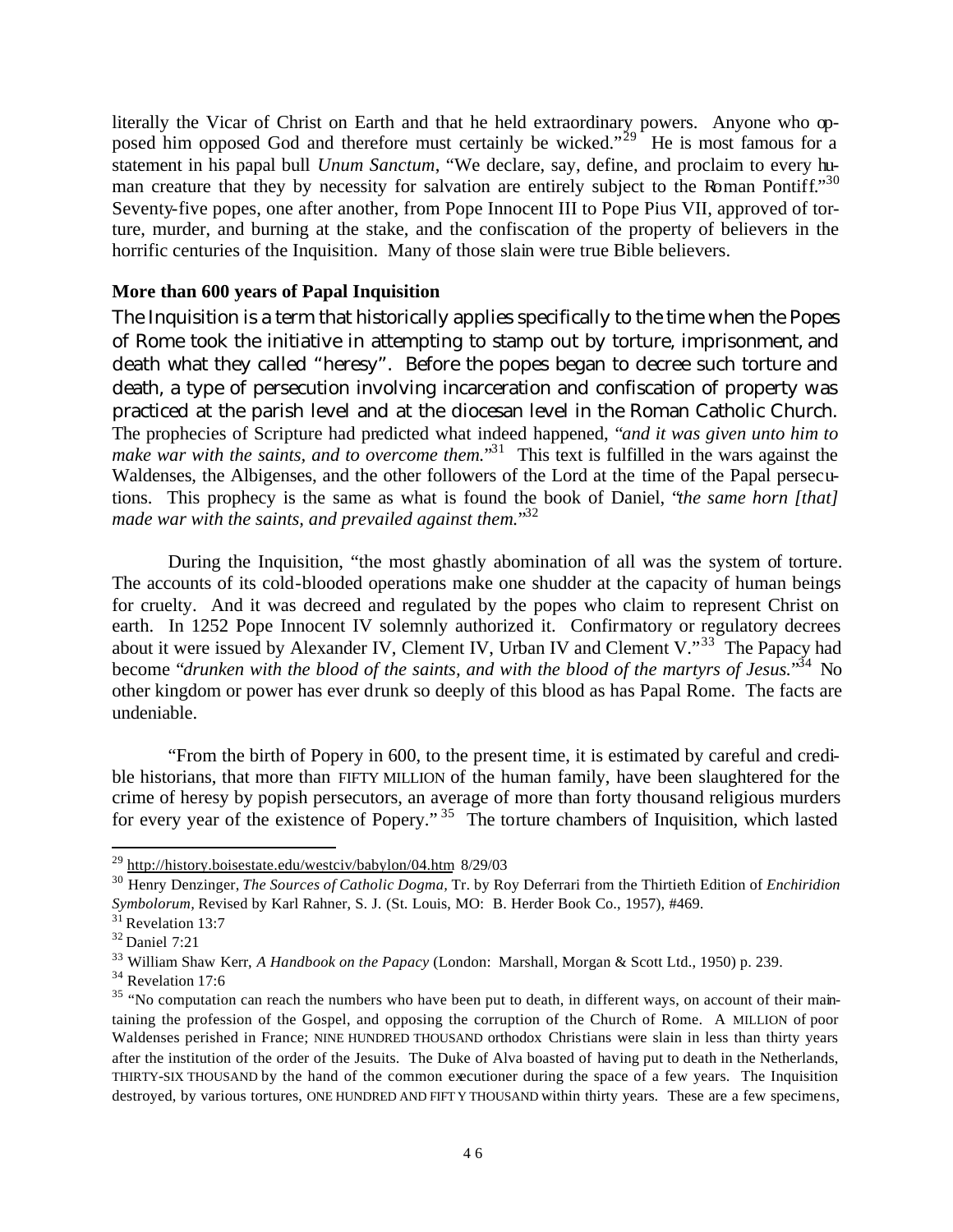more than 600 years<sup>36</sup>, were all across the nations controlled by Rome. The instruments of torture were horrendous. If you are sensitive you ought to pray for courage to read on these in the account by Wylie:

"We pass on into the chamber, where more dreadful sights meet our gaze. It is hung round and round with instruments of torture, so numerous that it would take a long while even to name them, and so diverse that it would take a much longer time to describe them. We must take them in groups, for it were hopeless to think of going over them one by one, and particularizing the mode in which each operated, and the ingenuity and art with which all of them have been adapted to their horrible end. There were instruments for compressing the fingers till the bones should be squeezed to splinters. There were instruments for probing below the finger-nails till an exquisite pain, like a burning fire, would run along the nerves. There were instruments for tearing out the tongue, for scooping out the eyes, for grubbing-up the ears. There were bunches if iron cords, with a spiked circle at the end of every whip, for tearing the flesh from the back till bone and sinew were laid bare. There were iron cases for the legs, which were tightened upon the limb placed in them by means of a screw, till flesh and bone were reduced to a jelly. There were cradles set full of sharp spikes, in which victims were laid and rolled from side to side, the wretched occupant being pierced at each movement of the machine with innumerable sharp points. There were iron ladles with long handles, for holding molten lead or boiling pitch, to be poured down the throat of the victim, and convert his body into a burning cauldron. There were frames with holes to admit the hands and feet, so contrived that the person put into them had his body bent into unnatural and painful positions, and the agony grew greater and greater by moments, and yet the man did not die. There were chestfuls of small but most ingeniously constructed instruments for pinching, probing, or tearing the more sensitive parts of the body, and continuing the pain up to the very verge where reason or life gives way. On the floor and walls of the apartment were the larger instruments for the same fearful end—lacerating, mangling, and agonizing living men; but these we shall meet in other dungeons we are yet to visit."<sup>37</sup>

## **Indictment on the Inquisition**

 $\overline{a}$ 

The best summary statement on the papacy's Inquisition is that of the renowned Catholic historian Lord Acton. He declares,

"The Inquisition is peculiarly the weapon and peculiarly the work of the Popes. It stands out from all those things in which they co-operated, followed or assented as the distinctive feature of papal Rome. It was set up, renewed and perfected by a long series of acts emanating from the supreme authority in the Church. No other institution, no doctrine, no ceremony is so distinctly the individual creation of the Papacy, except the dispensing power. It is the principal thing with which the Papacy is identified, and by which it must be judged. The principle of the Inquisition is the Pope's sovereign power over life and death. Whosoever disobeys him should be tried and tortured and burnt. If that cannot be done, formalities may be dispensed

and but a few, of those which history has recorded; but the total amount will never be known till the earth shall disclose her blood, and no more cover her slain." (Scott's Church History) Quoted in John Dowling, *The History of Romanism* (Classic Reprints No. 57, Pensacola, FL: Vance Publications, 2002; originally publ. 1845) Book 8 Ch. 1, p. 542.

<sup>&</sup>lt;sup>36</sup> From its inception under Pope Innocent III in 1203 A.D., until its final dissolution in Spain and Portugal in 1808, is 605 years.

<sup>37</sup> Wylie, *The History of Protestantism*, Book 15, Chapter 11.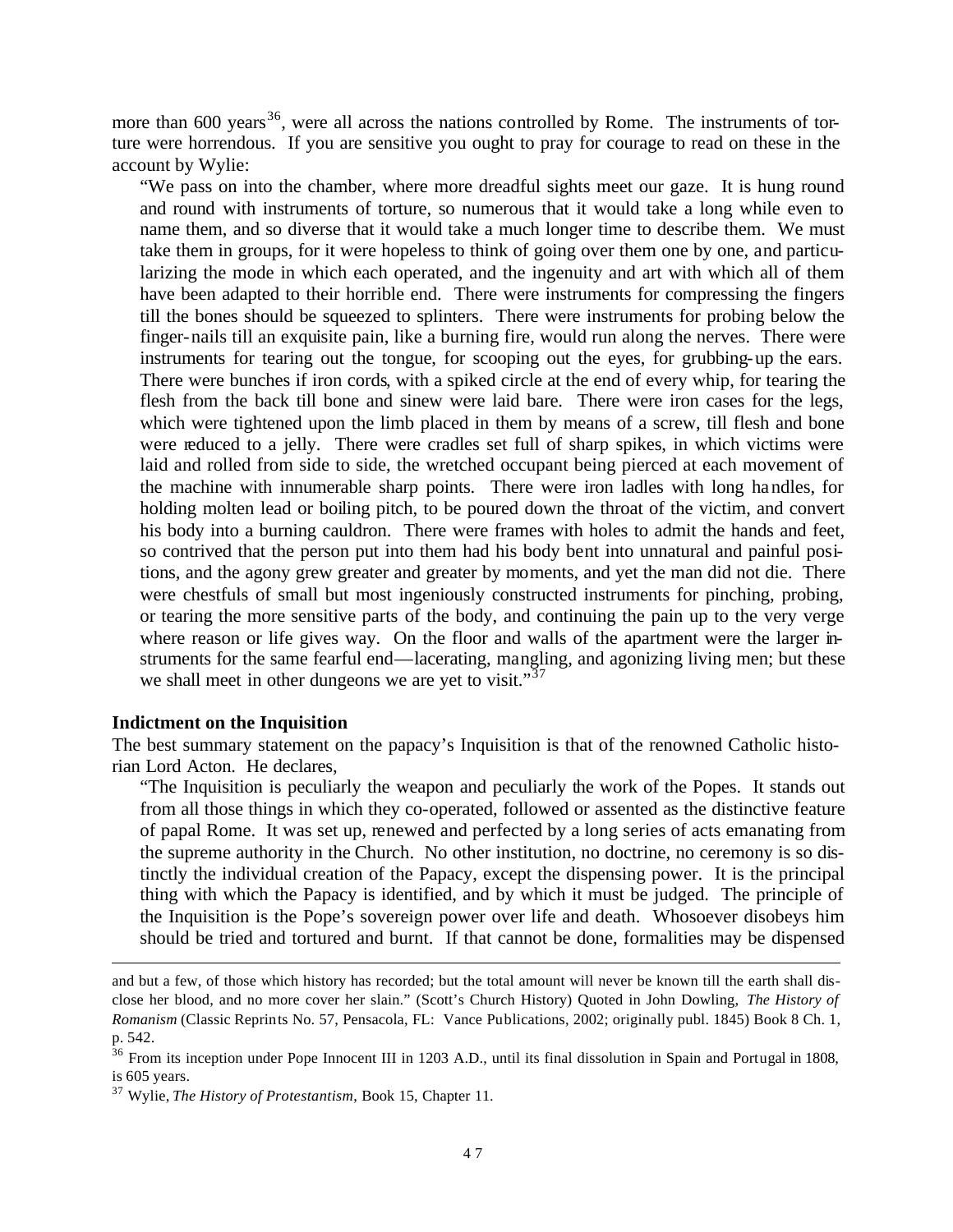with, and the culprit may be killed like an outlaw. That is to say, the principle of the Inquisition is murderous, and a man's opinion of the Papacy is regulated and determined by his opinion of religious assassination."<sup>38</sup>

The Papacy inflicted excruciating torture and cruel death on true believers. It was like the sufferings recorded in the Old Testament, "*others had trial of cruel mockings and scourgings, yea, moreover of bonds and imprisonment: They were stoned, they were sawn asunder, were tempted, were slain with the sword: they wandered about in sheepskins and goatskins; being destitute, afflicted, tormented; of whom the world was not worthy*."<sup>39</sup> Arthur Pink comments, "Papists have exceeded pagans herein: witness their cruel massacres in France and other places: well may the Holy Spirit represent the whore Babylon as being '*drunk with the blood of the saints*' (Revelation 17:6)…"*Of whom the world was not worthy*"…the most merciless, conscienceless, cruel, and inveterate persecutors of God's elect have been *religious* people!" <sup>40</sup>

## **Characteristics of the Reformation and the Papacy compared**

The Reformation period was full with historical figures and an enormous amount of theological debate. However in the midst of all the doctrinal issues and events there were five biblical principles accepted among the Reformers. In all matters of faith and morals, the final authority is the Bible alone. Before the all-holy God, an individual is saved by grace alone through faith alone, in Christ alone. Following on this, all glory and praise is to God alone.

For an overview of the distinctiveness of Reformation history, we have obtained an extended quotation,

"The Protestant Reformation possessed definite characteristics, many of which set it apart from any other revolution in history. One of the distinguishing features was its territorial scope. It began simultaneously and independently in various European countries. About the time that Martin Luther posted his ninety-five theses on the church door in Wittenberg in 1517, John Colet, dean of St. Paul's in England, was denouncing the abuses of the Catholic Church and upholding the supremacy of the Bible as the rule of faith. Lefevre in France and Zwingli in Switzerland were at the same time preaching against the evils of the church and pointing to Christ as the door of salvation. Although Luther is called the originator of the Reformation, the other Reformers discovered and preached the same message that he did, without having received knowledge of it from him.

"There was a power, however, that brought the Reformation into existence and made its progress possible—and that was the Holy Scriptures. The Greek New Testament prepared by Erasmus was a help to scholars all over Europe in learning the way of truth and life. After the Reformation once got under way, there existed a great friendship and fraternization among the Reformers. There was frequent interchange of ideas, and hospitality was freely extended. One of the surprising features of the Reformation was this extent of contact and cooperation among the Reformers as they encouraged each other in their efforts. The Re formation spread with great rapidity. Of course, consolidations, refinements, and extensions needed to be made; but that so tremendous a revolution, on such a vast scale, could be exe-

 $38$  "Letters to Mary Gladstone" by Lord Acton, in Kerr, p. 235.

<sup>39</sup> Hebrews 11:36-38

<sup>40</sup> Arthur Pink, *Exposition of Hebrews*, (Grand Rapids, MI: Baker Book House, 1954) commentary on Hebrews 11:37, 38, pp. 881-882.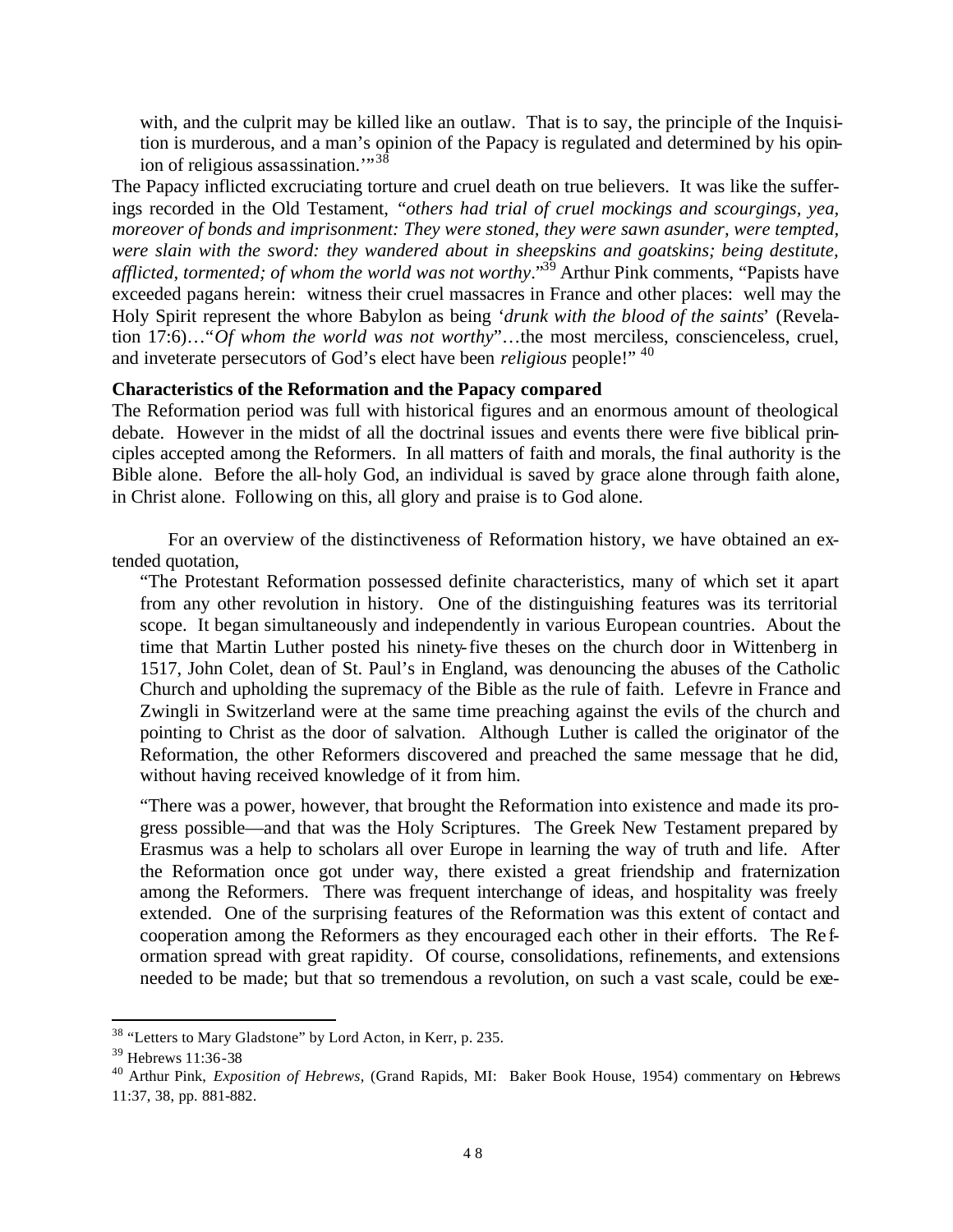cuted in so short a time, bringing with it a complete change in thought and habit, still remains one of the amazing events of history.

"The Protestant Reformation actually began in Europe's citadels of learning, her universities. There were scholars, such as Luther and Melanchthon at Wittenberg; Erasmus, Colet…at Oxford; Bilney, Latimer, and Cartwright at Cambridge; and Lefevre and Farel at Paris. Almost without exception the leaders of the Reformation were highly trained men of that generation. In some instances, as Beza and Tyndale, they ranked high as men of letters. Others, like Cranmer and Valdes carried responsibilities at court...

"Why was this so necessary at that time, when in other ages men of lesser abilities and education have been used effectively to preach the gospel with power? At least two answers can be given: Only the educated knew the Hebrew, Latin, and Greek necessary to read the Bible as it then existed. Then, too, it was essential that the Bible be translated into the vernacular of each country so that the common people could have the privilege of reading the Scriptures in their own tongue. This task demanded scholarship.

"All the preaching of many Luthers, Latimers, Zwinglis, Knoxes, and Wisharts would have failed to accomplish the Reformation if, at the same time, the Bible in the vernacular had not been provided for the common people. If at the moment Latimer was preaching at Cambridge it had not happened that Tyndale, who had fled to the Continent, was smuggling back thousands of copies of the English New Testament so that every Englishman could read the way of salvation for himself, there would have been no Reformation in England. A similar situation occurred in Germany, France, and other countries.

"With these two phases must be combined the indispensable third—the invention of printing, which had made possible the publication of the translations of the Bible and had brought the price within range of the common man's purse. Within a ten-year period many of the nations of Europe had received translations of the Bible in their own tongue. Luther had translated it for Germany in 1522, Lefevre for France in 1523, Tyndale for England in 1525, Bruccioli for Italy in 1532. Within the next ten years Francisco Enzinas had translated the Bible into Spanish, and Petri had translated it into Swedish. Shortly after, Karoli, one of the most energetic of Magyar preachers, had done the same in the Magyar tongue. Another noteworthy cha racteristic of the Reformers was the basic agreement on important doctrines. The tenet upon which all Reformers agreed was justification by faith. They believed that salvation is not obtained by works, fasting, money, or penance, but that it is God's free gift. This doctrine formed the cornerstone of the Reformation. Agreement also existed on the supreme and sufficient authority of the Scriptures, Communion in both kinds, and the disavowal of saint worship, images, relics, purgatory, mass, celibacy, and the pope as head of the church....

"The Reformation proper, the break with Roman Catholic authority, was accomplished in a relatively short time; but not all the papal teachings were abruptly terminated....The Reformation was a continuous, all-enveloping movement of action and reaction, accruing more glory by the addition of more light. It was a glorious spiritual awakening..."<sup>41</sup>

 $\overline{a}$ <sup>41</sup> Gideon & Hilda Hagstotz, *Heroes of the Reformation* (Rapidan, VA: Hartland Publications, 1951) pp. 12-16, by permission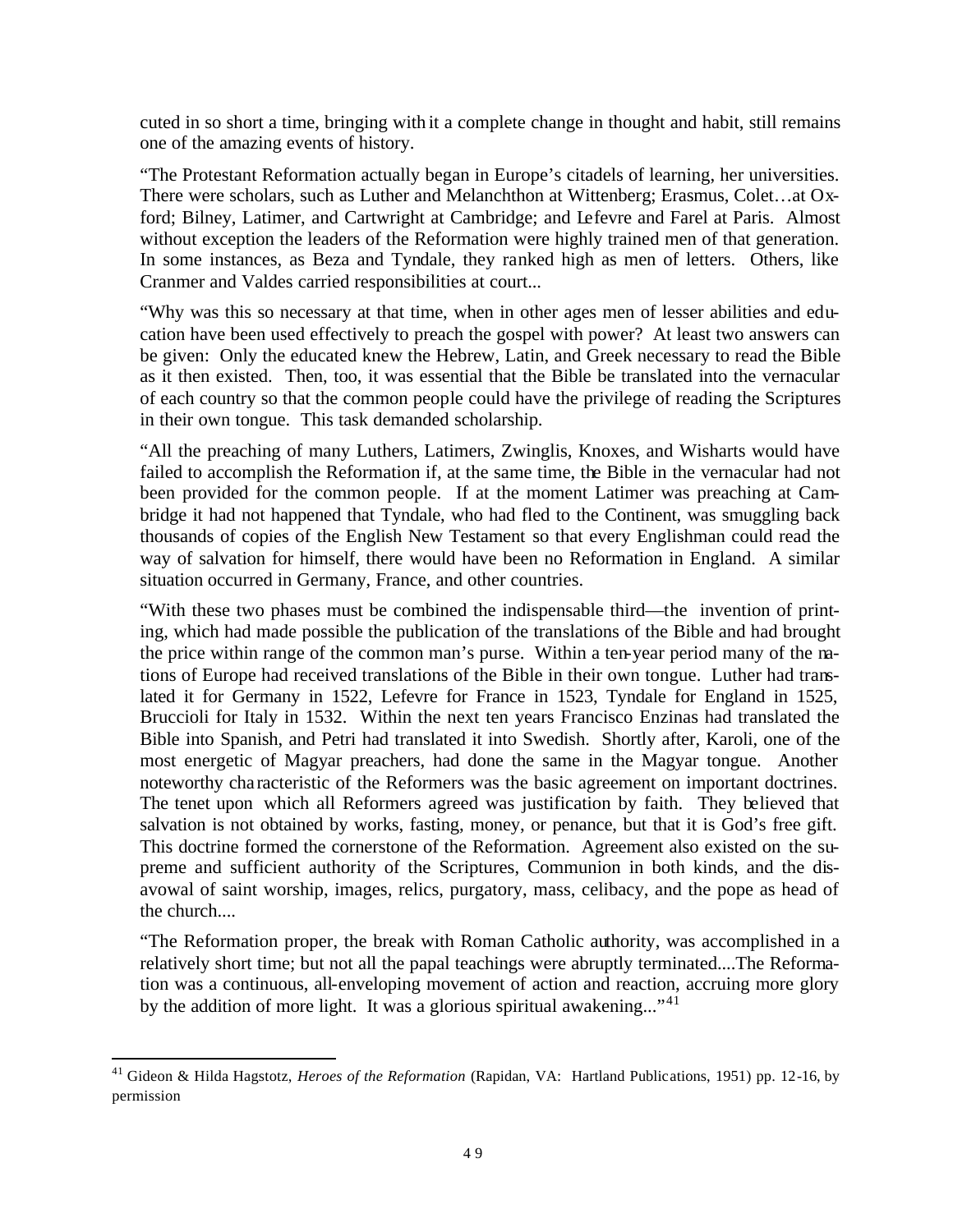#### **The Papacy and modern times**

What had looked like a mortal wound to Papal power took place in 1798.<sup>42</sup> A general of Napoleon's army entered the Vatican, removing Pope Pius VI from his throne. With that, the Papacy lost its basis as a civil power. From the year 1846 Pope Pius IX, not having territorial or civil power, sought to re-establish the papacy to its former power and glory. An important part of his strategy was achieved by the declaration of papal infallibility. With remarkable ingenuity against not only the absurdity of the notion, but also in spite of the historical fact of heretical popes, papal infallibility was made a binding dogma of belief at Vatican Council I in 1870.<sup>43</sup> Further, the Papacy re-established itself internally by re-organizing Roman Catholic law into the 1917 *Code of Canon Law*.<sup>44</sup> In 1929 when Mussolini signed the Lateran Treaty with Pope Pius X1 officially conceding Vaticanus Mons (Vatican Hill) to the Pope, the wound that had been inflicted was healed; the Papacy once again became a sovereign civil state. The legal agreement with Mussolini was just the beginning of many civil concordats, one of the most infamous being that between Pope Pius XII and Adolf Hitler.<sup>45</sup> The Papacy had again consolidated its power from within by the 1917 *Code of Canon Law* and from without by legal concordats with the various nations. Thus the Vatican, with its own citizens as part of a "fifth column" within sovereign nations across the world and with her civil agreements with the same nations, has a double cord of power. The individual Catholic, fearing for his salvation, and laden with his first allegiance being to "holy Mother Church", is a pliable pawn in the hand of the Papacy.

 $\overline{a}$ <sup>42</sup> "Edward King, insightful in 1800 wrote about this defeat as the mortal wound or end of Pontifical Power, "THIS IS THE YEAR 1798.—And just 1260 years ago, in the very beginning of the year 538, Belisarius put an end to the Empire, and Dominion of the Goths, at Rome…He had entered the City on the 10th of the preceding December, in triumph, in the name of Justinian, Emperor of the East: and had soon after made it tributary to him: leaving thenceforward from A.D. 538 NO POWER in Rome, that could be said to rule over the earth, excepting the ECCLESIASTICAL PONTIFICAL POWER." "Remarks on the Signs of the Times" (Philadelphia ed., 1800) pp. 18-19 in Froom, Vol. II, p. 767.

<sup>43</sup> For Catholic sources, see Catholic historians August Hasler, *How the Pope Became Infallible: Pius IX and the Politics of Persuasion,* originally published in German under the title *Wie Der Papst Unferhlbar Wurde*,1979; English translation by Peter Heinegg (Garden City, NY: Doubleday, 1981) and Ignatius von Döllinger, *The Pope and the Council* (London: Rivingtons, 1869).A fascinating account of the arguments facing the Papacy at this point, including an extended history on the rise of the Papacy, is laid out by von Döllinger.

<sup>44</sup> Roman Catholic writer John Cornwell states, "At the turn of the century [1900], Pacelli [later Pope Pius XII]…collaborated in redrafting the Church's laws in such a way as to grant future popes unchallenged domination from the Roman center. These laws, separated from their ancient historical and social background, were packaged in a manual known as the Code of Canon Law, published and brought into force in 1917. The code, distributed to Catholic clergy throughout the world, created the means of establishing, imposing, and sustaining a remarkable new 'top-down' power relationship. As papal nuncio in Munich and Berlin during the 1920s, Pacelli sought to impose the new code, state by state, on Germany.…" *Hitler's Pope: The Secret History of Pius XII* (New York, 10014: Viking, 1999) p. 6-7.

<sup>&</sup>lt;sup>45</sup> Ibid., Cornwell also states, "In 1933 Pacelli found a successful negotiating partner for his Reich Concordat in the person of Adolf Hitler. Their treaty authorized the papacy to impose the new Church law on German Catholics and granted generous privileges to Catholic schools and the clergy. In exchange, the Catholic Church in Germany, its parliamentary political party, and its many hundreds of associations and newspapers 'voluntarily' withdrew, following Pacelli's initiative, from social and political action. The abdication of German political Catholicism in 1933, negotiated and imposed from the Vatican by Pacelli with the agreement of Pope Pius XI, ensured that Nazism could rise unopposed by the most powerful Catholic community in the world…" p. 7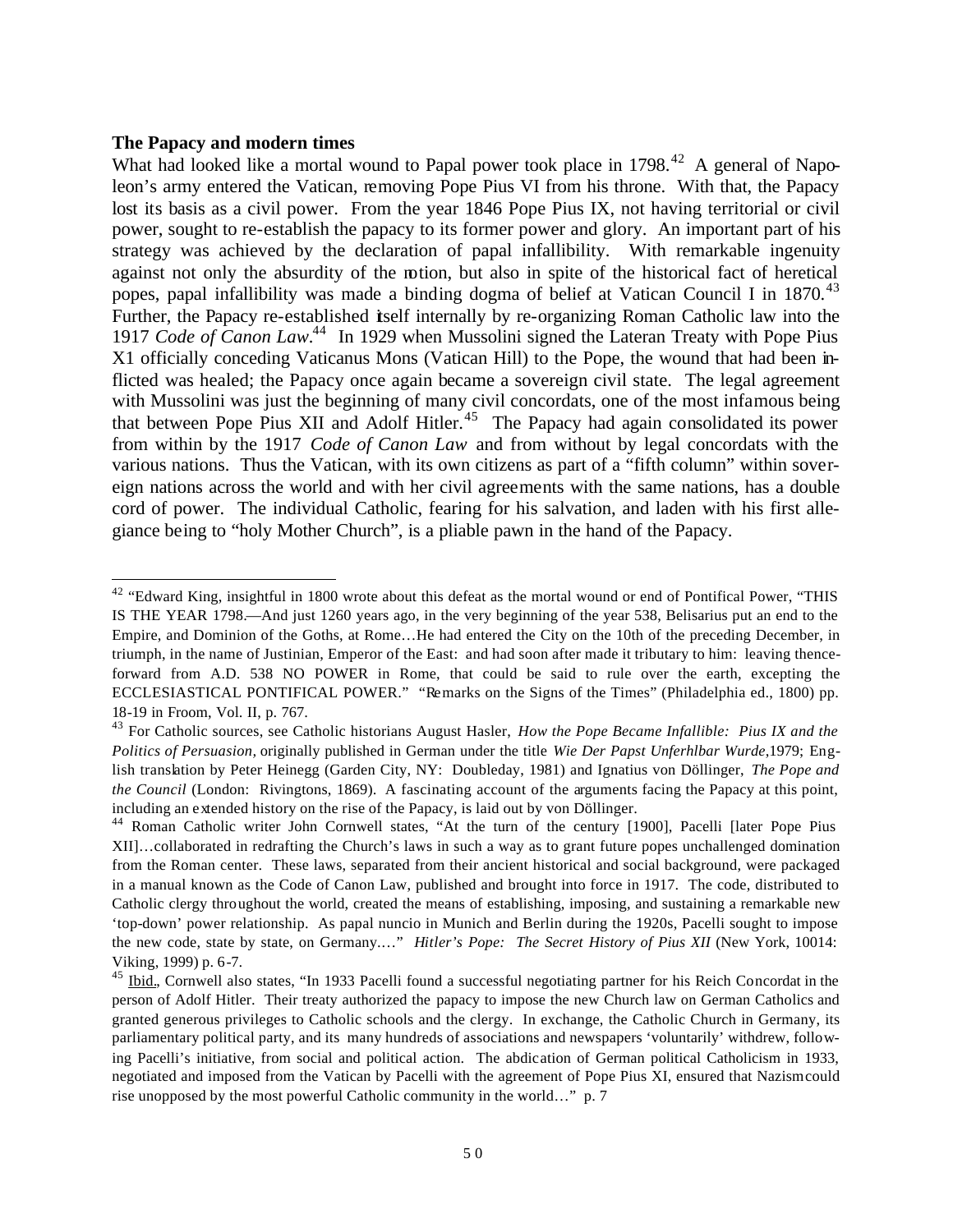#### **Modern cruelty through wars and intrigue**

A partial list of Roman Catholic dictators with whom the Vatican had alliance in twentieth century is the following. Benito Mussolini in Italy, from 1922 to 1943; Adolf Hitler in Germany, 1933 to 1945; Francisco Franco in Spain, 1936 to 1975; Antonio Salazar in Portugal, 1932 to 1968; Engelbert Dollfuss and Kurt von Schuschnigg in Austria, 1932 to 1934; Juan Peron in Argentina, 1946 to 1955. Possibly the most brutal and bloodthirsty of all was Ante Pavelic in Croatia, 1941 to 1945.

#### **The Papacy and Hitler's Germany**

Adolf Hitler was baptized into the Catholic Church as an infant in Austria. He was both a communicant and an altar boy. To the day of his suicide, he remained a Catholic. His dealings with the Catholic Church show how far the Vatican will go with the powerful dictators. The alliance worked both ways. It established Catholicism more deeply in Germany while promoting the objectives of Nazi movement. Of it, John Robbins writes,

"The fountainhead and stronghold of the Nazi movement in Germany was Bavaria in south Germany, Roman Catholic Germany, not Protestant north Germany. German Roman Catholics joined the Nazi Party en masse and enthusiastically supported the Hitler regime. Over half of Hitler's troops were Roman Catholic. At the he ight of his power in 1942, Hitler ruled over the largest Roman Catholic population in the world. They were accustomed to authoritarian government in their religious lives, which made them unquestioning and enthusiastic supporters of authoritarian civil governments as well. Of course, Roman Catholic laymen were simply following the example and the instructions of their religious leaders. Pius XI was the first head of state to recognize Hitler's government in 1933. Pius XI praised Hitler in public, even before he extended official recognition to the Hitler regime. In 1933, Pius XI told Hitler's Vice Chancellor Fritz von Papen, also a Roman Catholic, 'how pleased he was that the German Government now had at its head a man uncompromisingly opposed to Communism….' Not only did Pius XI's 1931 encyclical *Quadragesimo Anno* influence Franklin Roosevelt's New Deal, it apparently persuaded German Chancellor Franz von Papen to bring Hitler to power in Germany."<sup>46</sup>

Regarding its involvement with Nazi Germany and other nations, the Vatican has repeatedly refused to open up its archives to scholars. Nevertheless, evidence outside the Vatican's archives shows that the Papacy encouraged, supported, and collaborated with both the Mussolini and Hitler regimes, and set up its own totalitarian state in Croatia during the Second World War. The Vatican's legal agreement with the Nazism of Germany and the Fascism of Italy, Spain, Portugal, Croatia, and Latin America are the consequences of the Papacy's economic and social teachings, and legal agreements between the Vatican and these nations.<sup>47</sup> The Crusades and the 605 years of the Inquisition have stopped, but the power of the Papacy to influence and to control governments, social, economic, political life and the destinies of peoples, has continued.

<sup>46</sup> John W. Robbins, *Ecclesiastical Megalomania: The Economic and Political Thought of the Roman Catholic Church* (Unicoi, TN 37692-0068: The Trinity Foundation,1999; ISBN: 0-940931-52-4) Ch. 16, pp. 163-4. For a similar estimation, see Roman Catholic historian August Bernard Hasler's *How the Pope Became Infallible: Pius IX and the Politics of Persausion,* pp. 255-261.

<sup>&</sup>lt;sup>47</sup> For fuller documentation, see Robbins.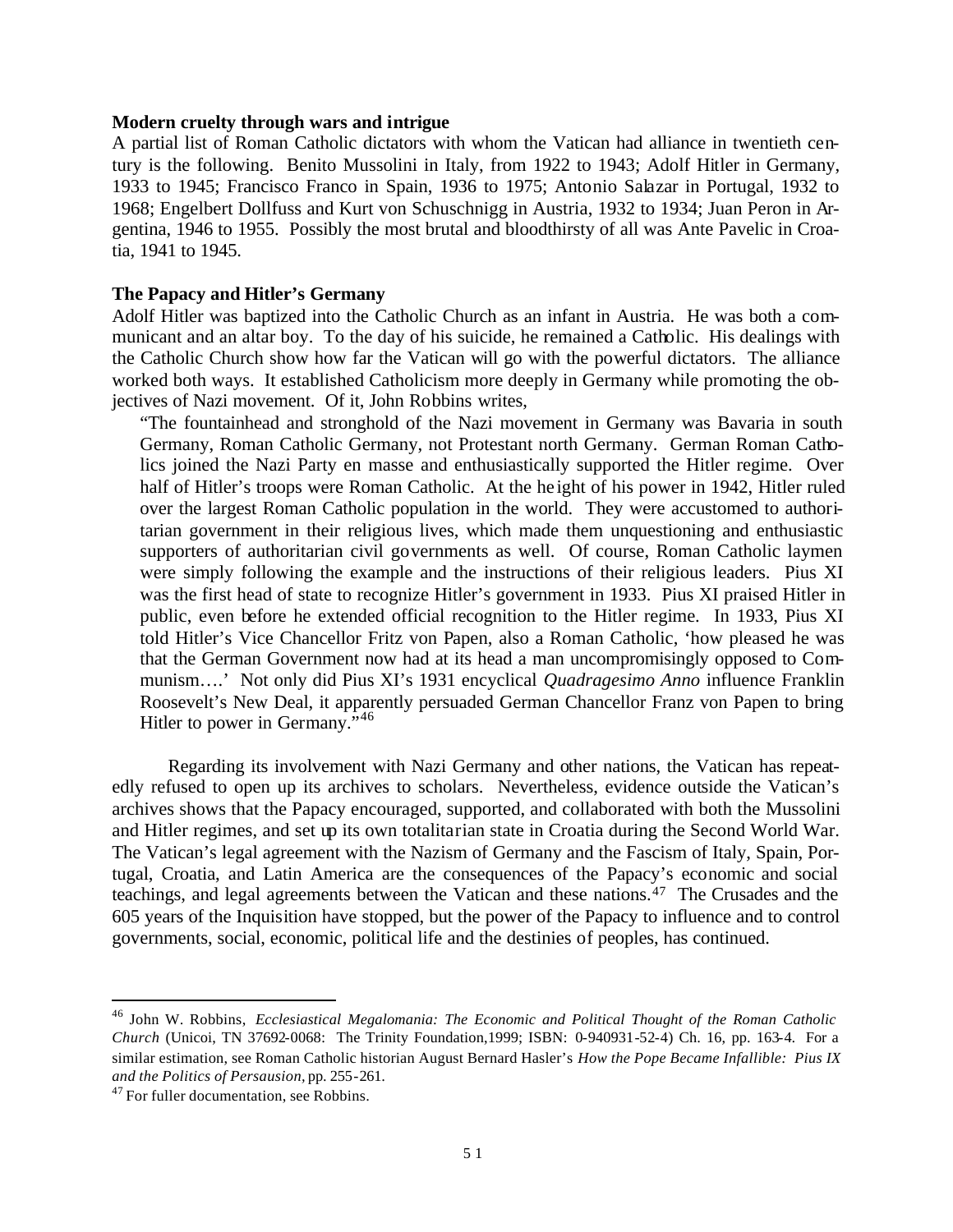#### **Power through concordats, laws, universities, welfare services and a Council**

Jean-Guy Vaillancourt, associate professor of sociology at the University of Montreal, has written a book entitled *Papal Power: A Study of Vatican Control over Lay Catholic Elites.* After a perfunctory passing remark that the Inquisition's burning of heretics and the crusaders' holy wars were "but two more of the extreme forms of hierocratic coercion during the late feudal period"<sup>48</sup>, Vaillancourt makes some salient observations,

"[After 1789 when the Roman Catholic Church was] no longer able to use the repressive power of the state, Church authorities became more and more interested in using the legal and ideological power of the state through the laws enshrined in the concordats, through education of youth in schools and universities and through welfare services such as hospitals and charity organizations. In fact, the [Catholic] Church increasingly became an ideological apparatus which fulfilled for the state and for the ruling class the functions necessary for their own growth and reproduction….Inside the Church, the bishops and priests became functionaries of the central organization, with little individual freedom of their own. An awakening laity was itself turned into a pawn in the papacy's frantic efforts to retain its position of absolute power in Europe and especially in Italy….The question of control of the laity became a key issue, because any initiative of the faithful at the grass-roots level which was not tightly controlled was seen by many Church officials as leading to the ideological and organizational breaking up of the Church."<sup>49</sup>

While the Papacy no longer has the military might by which to enforce its will, it has in no way renounced its sovereign control over men's minds and bodies, as Catholic law shows. Of necessity then, to reintroduce coercion of any consequence, there must first be enacted absolute law within the Catholic system. Second, it is necessary to ensnare the civil authorities in such a way that they are again subservient to Catholic purposes. $50$ 

The Catholic Church made this major change of tactic visible in its Vatican Council II (1962-1965). That Council moved from a position of separation from other religions to their new program of false ecumenism, not only with the religions of the world, but more importantly with Bible believers in particular.<sup>51</sup> "Separated brethren" was the term coined for those who were always before considered heretics (and who in spite of the new terminology still remain on the books as heretics), while the pagan religions of Islam, Buddhism, and Hinduism now became

<sup>48</sup> Jean-Guy Vaillancourt, *Papal Power: A Study of Vatican Control over Lay Catholic Elites* (Berkeley and Los Angeles, CA: University of California Press, 1980) p. 270.

<sup>49</sup> Ibid., pp. 271-273. See also John Cornwell's *Hitler's Pope: The Secret History of Pius XII,* in which he speaks of the internal re-organization of Roman Catholic laws during the nineteenth century, culminating in the *Code of Canon Law* in 1917, and the consequences thereof.

<sup>50</sup> On September 12, 2005 FoxNews.com brought to light some of the tactics mentioned by Vaillaincourt in its article, "Ontario Rejects Use of Islamic Law". "Ontario, the most populous province in Canada, has allowed Catholic and Jewish faith-based tribunals to settle family law matters on a voluntary basis since 1991. The practice got little attention until Muslim leaders demanded the same rights. Officials had to decide whether to exclude one religion, or whether to scrap the religious family courts altogether. McGuinty said such courts 'threaten our common ground,' and promised his Liberal government would introduce legistalion as soon as bossible to outlaw them in Ontario. 'Ontarians will always have the right to seek advice from anyone in matters of family law, including religious advice,' he said, 'But no longer will religious arbitration be deciding matters of family law.'" The Catholic Church's foothold into Canadian civil law has suffered a set-back for the moment by this decision of Premier McGuinty.

<sup>51</sup> Flannery, Vatican Council II Document No. 32, *Unitatis Redintegratio* (Decree on Ecumenism), 21 November 1964, Vol I., § 21, p. 468.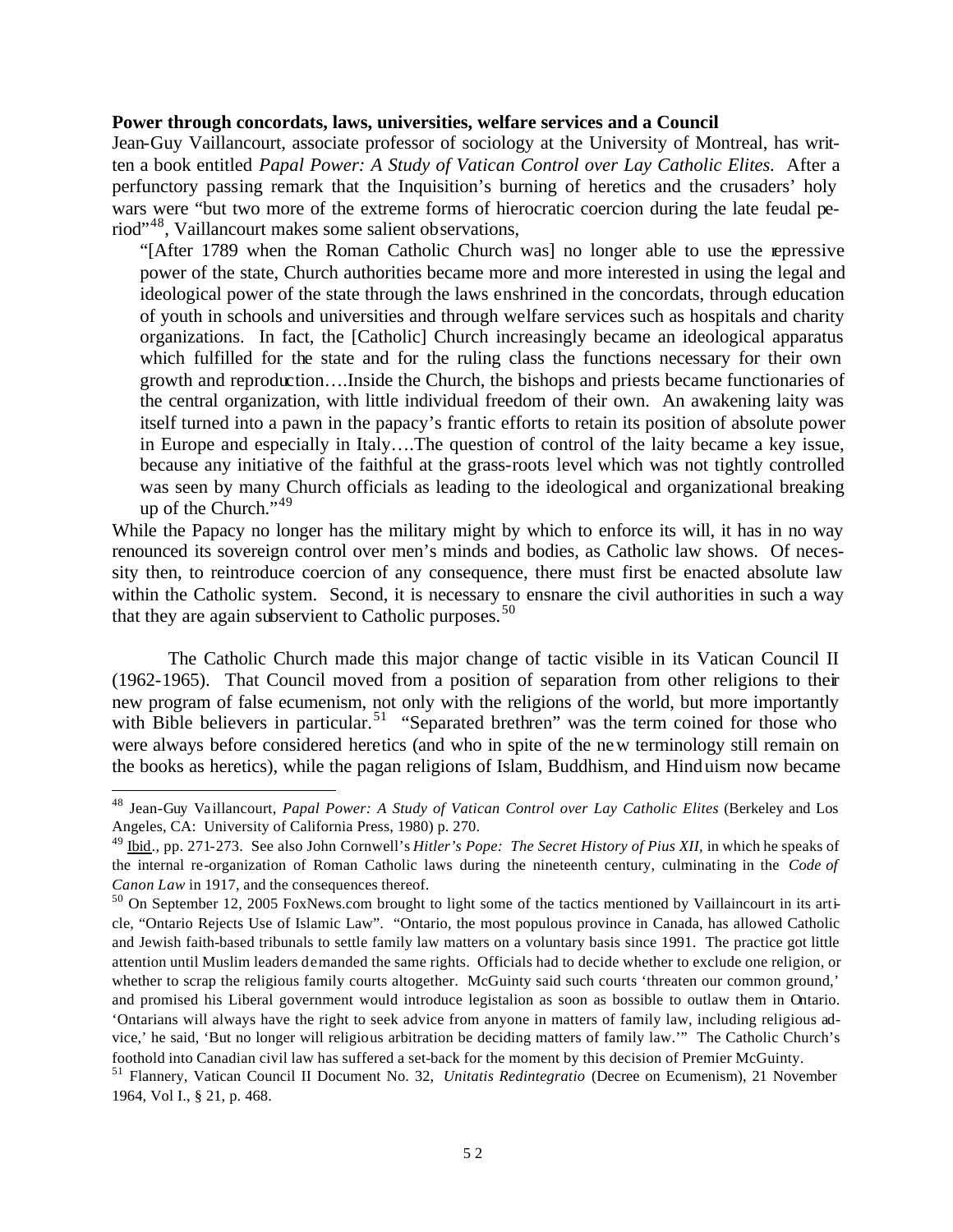to the Papacy accepted ways to God.<sup>52</sup> This new approach was established by the Roman Church to win the world to herself by many avenues, one main way being dialogue, the rules and goal of which she has carefully spelled out in her post-Conciliar Document No. 42 on ecumenism, which states that, "dialogue is not an end in itself...it is not just an academic discussion."<sup>53</sup> Rather, "ecumenical dialogue…serves to transform modes of thought and behavior and the daily life of those [non-Catholic] communities. In this way, it **aims at preparing the way for their unity of faith in the bosom of a Church one and visible**."<sup>54</sup>

Pope John Paul II consolidated the dictatorial powers afforded him by the 1917 *Code of Canon Law* and by purported infallibility bequeathed him by Vatican Council I. This he did by revising the 1917 *Code*, making it even more conservative than it had been. He had also been careful to appoint new cardinals and bishops in line with his centralized way of thinking.

Like another Pope Gregory VII, John Paul II was determined to build, with both Church and civil law, the structure by which the Papacy will again wield supreme might and power among the nations. The same Pope John Paul II was adamant in his efforts to update the laws of the Roman Catholic Church. Since the days of Gregory VII, the Papacy has seen the necessity of making iron and inflexible church laws before attempting to control both her subjects and those not Catholic by compulsion and coercion, if necessary. In 1983, John Paul II's revision of the 1917 *Code of Canon Law* added greater severity to the Roman Catholic laws. For example, it was decreed the following, "The Church has an innate and proper right to coerce offending members of the Christian faithful by means of penal sanctions." If one rejects submission of his intellect and will to the Pope's doctrine, there are also new decreed penalties. These are spelled out Canon 1371, Para. 1. "The following are to be punished with a just penalty: 1. a. person who…teaches a doctrine condemned by the Roman Pontiff…"<sup>55</sup> Canon 1312 outlines specified penalties that are to be imposed, Para. 2. "The law can establish other expiatory penalties which deprive a believer of some spiritual or **temporal good** and are consistent with the supernatural end of the Church." The perverse vindictiveness of these laws contravenes the repeated scriptural commands that the leaders of the body of Christ are not to be despotic, as the rulers of this world are. Nonetheless even today—as it has been for the last 1,400 years—Catholic law, decrees and coercion supersede grace and the Gospel.

## **The outcome and the lesson**

From its formal inception through the decrees of the Emperor Justinian I in the sixth century, the Papacy has grown enormously, nation by nation, in wealth and political influence by means of laws, intrigue, deception, and sacraments. The Papacy has always tried to cover itself with a veneer of Christianity, yet this pagan ritual religion has ever repressed and persecuted true godliness and true believers. The history of the Papacy shows unequivocally that it is a power struc-

<sup>52</sup> Flannery, Vatican Council II Document No. 56, *Nostra Aetate*, 28 October 1965, Vol. I, p. 739. Through papal acceptance of Hinduism, Buddhism, and Islam, the influence of these pagan religions is being moved more effectively into the Western world via the respectability of Catholicism. Under the term New Age Movement, these old pagan religions have a home both outside of and now within the Roman Catholic Church.

<sup>&</sup>lt;sup>53</sup> Flannery, Post Vatican Council II Document No. 42, "Reflections and Suggestions Concerning Ecumenical Dialogue", S.P.U.C., 15 August 1975, Vol. I, p. 549.

 $^{54}$  Ibid., p. 541.

<sup>55</sup> Emphasis added by this author.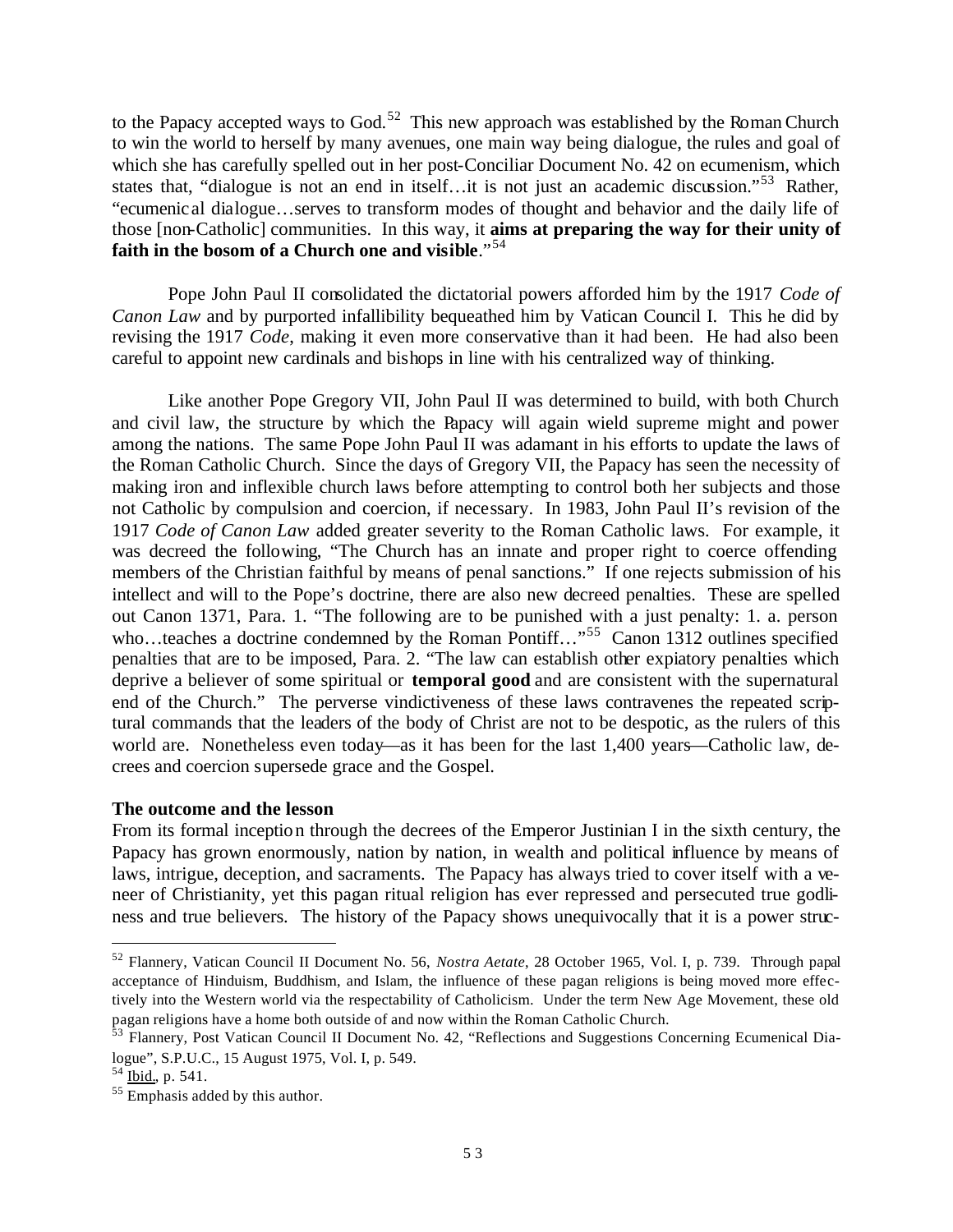ture built on usurped authority both spiritual and temporal, forgeries, craft, persecution, a false gospel, church law, civil power, and concordats. Nonetheless, the Papacy for most of its history has succeeded in deluding millions. Present day Catholicism continues to insist that the Papacy represents God. The world, for the most part, while not necessarily believing this claim, certainly gives recognition to her shrine and to her Pontiff—for the Papacy is still a powerful force with which they must reckon.

Jesus Christ deposed the overbearing hierarchy of the Pharisees, and gave to His disciples an immediate relationship with the divine fountain of life. In the words Scripture believers are the "*elect according to the foreknowledge of God the Father, through sanctification of the Spirit, unto obedience and sprinkling of the blood of Jesus Christ*" 56 , "*are sanctified in Christ Jesus*" 57 and are the "*assembly and church of the first-born, which are written in heaven.*"<sup>58</sup> The Vatican, however, presents the Church as a vast hierarchical empire. It consists of the pope, cardinals, patriarchs, major archbishops, archbishops, metropolitans, coadjutor archbishops, diocesan bishops, coadjutor bishops, episcopal vicar, eparchs (bishops of the Eastern Churches), apostolic vicars, apostolic prefects, apostolic administrators and vicars general.<sup>59</sup> The early bishops of Rome were subject to the Roman Emperors, and later to French and German emperors. The taste of power, however, brought with it addictiveness, and in time, she was able to recognize no authority other than her own. She still looks upon herself as Master of all, and boldly proclaims, "The First See is judged by no one."<sup>60</sup> Christ Jesus did not sanction any such absolute supremacy outside of Himself.

What has been so tragic in the history of the Papacy and still remains today is that this massive power system has substituted for the Gospel. Through this enormous structure men have imposed as divine their own decrees on the consciences of other men. In place of direct contact with the source of life in Christ Jesus, the hierarchical structure substitutes a sacramental system over which it has absolute control. The voice of the Church of Rome is said to be the voice of God Himself and as such, it holds influence and mastery over mind, will and soul—by tradition and by coercion, when necessary and possible.

The revealed Gospel teaches that salvation comes from God alone; that it is a gift from heaven; from the one and only Sovereign Ruler. "*And this is the record, that God hath given to*  us eternal life, and this life is in his Son."<sup>61</sup> Christ Jesus the Son is life; eternal life is of His own essence. He is eternal life to the true believer, to whom He gives life. Eternal life and salvation are in Him **alone** and not in any system. The difference between the clarity of the Gospel and the Roman hierarchical structure is that of light and darkness. The key question before you now is this: where do you personally stand? Can you for your own part declare with the Apostle, "*I know whom I have believed, and am persuaded that He is able to keep that which I have commit-*

<sup>56</sup> I Peter 1:2

<sup>57</sup> I Corinthians 1:2

<sup>58</sup> Hebrews 12:23

<sup>59</sup> For more details, see *Our Sunday Visitor's Catholic Almanac* 2003, "Hierarchy of the Catholic Church" (Huntington, IN: Our Sunday Visitor, Inc) pp. 279-302.

<sup>60</sup> *Code of Canon Law,* Latin-English edition, New English Translation (Canon Law Society of America, 1983, 1999) Canon 1404

 $^{61}$  I John 5:11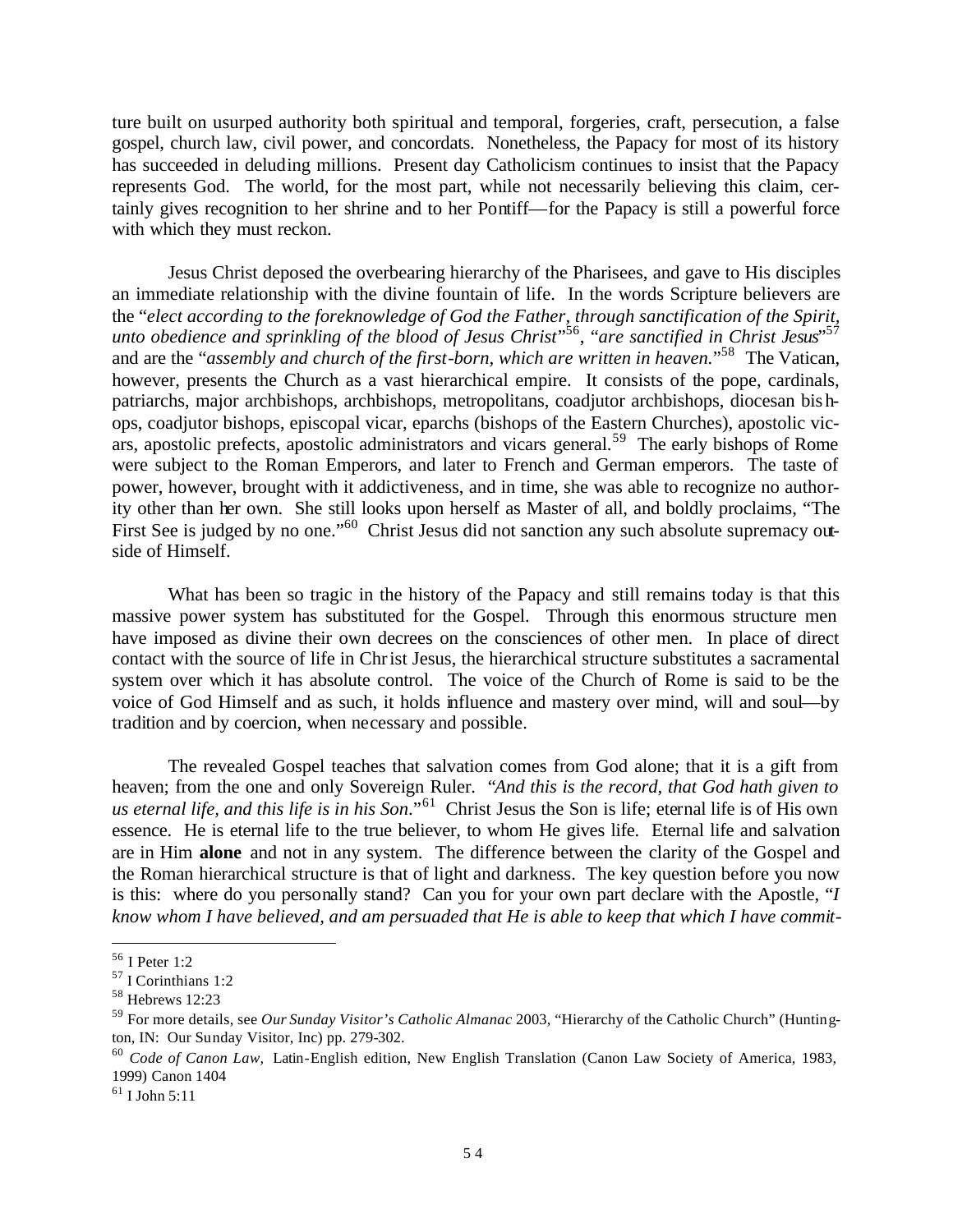*ted unto Him against that day.*"<sup>62</sup> Those who trust on Christ Jesus know in whom they trust. The salvation of their souls is entrusted to Him and to Him alone. An active obedient faith in Jesus Christ is the only surety that will keep a person all days of this life until that day of final reckoning. "*And you, that were sometime alienated and enemies in your mind by wicked works, yet now hath he reconciled in the body of his flesh through death, to present you holy and unblamable and unreprovable in his sight: if ye continue in the faith grounded and settled, and be not moved away from the hope of the Gospel, which ye have heard…*" 63

The lesson from history that one learns concerns the very nature of the Papacy and its *modus operandi*. The mystery of iniquity spoken of in Scripture is not the evil lives of atheists, prostitutes, drunkards and the like, but rather the evil of false religion.<sup>64</sup> The Scripture reveals both a "*mystery of godliness*"<sup>65</sup> and a "*mystery of iniquity*."<sup>66</sup> The parallels between the two are both informative and frightening. Just as the Lord God sends His angels to seal His servants in their foreheads,<sup>67</sup> so also there is another who by his agents sets a mark in the foreheads of his devotees.<sup>68</sup> Christ Jesus performed miracles, so there is another who performs false signs.<sup>69</sup> The Savior is seated upon a throne in majesty, yet there is also a seat for one in opposition to Him.<sup>70</sup> Christ Jesus has His people, His Church; there is however another who also has his synagogue and his own false teachers.<sup>71</sup> Christ Jesus is truly the Light of the world; yet in opposition to Him there is one who is "*transformed into an angel of light*."<sup>72</sup>

## **Key feature of the Papacy and the assurance given in Christ**

Deliberate unbelief is a refusal to submit to the righteousness of God and His authority. Often what follows is the establishment of a religion that has its own means of salvation. The selfimportance of the Vatican is proverbial. It attempts to establish its own righteousness by devising the importance of merit, indulgences, purgatory and the observance of its sacraments. The folly is that Christ Jesus has come and has brought in an everlasting righteousness. He is the object of faith, and His followers belong to fe llowships of believers, comprising His Church. No assembly of believers can ever substitute for the Lord, and no group of believers can assume onto themselves His authority. In history, this attempted replacement has been the key factor in the life of Catholicism and its hierarchy. It is the very same issue that negated the way of salvation to the Pharisees and their followers, "*for they being ignorant of God's righteousness, and going about to establish their own righteousness, have not submitted themselves unto the righteousness of God*" 73 This the Apostle calls a seeking for righteousness "*as it were by the works of* 

 $62$  II Timothy 1:12

<sup>63</sup> Colossians 1:21-23

<sup>64</sup> Matthew 7:15, 24:24-25; II Thessalonians 2:3-12; I Timothy 4:1-2, Acts 20:29, II Peter 2:1

 $65$  I Timothy 3:16

<sup>66</sup> II Thessalonians 2:7 See J. A. Wylie, *The Papacy Is the Antichrist: A Demonstration* (Edinburgh: George M'Gibbon, no date) Photocopy of original produced by Still Waters Revival Books, Edmonton, AB, Canada.

<sup>67</sup> Revelation 7:3

<sup>&</sup>lt;sup>68</sup> Revelation 13:16

<sup>69</sup> II Thessalonians 2:9

<sup>70</sup> Revelation 2:13

<sup>71</sup> Revelation 2:9, II Peter 2:1

<sup>72</sup> II Corinthians 11:14

<sup>73</sup> Romans 10:3